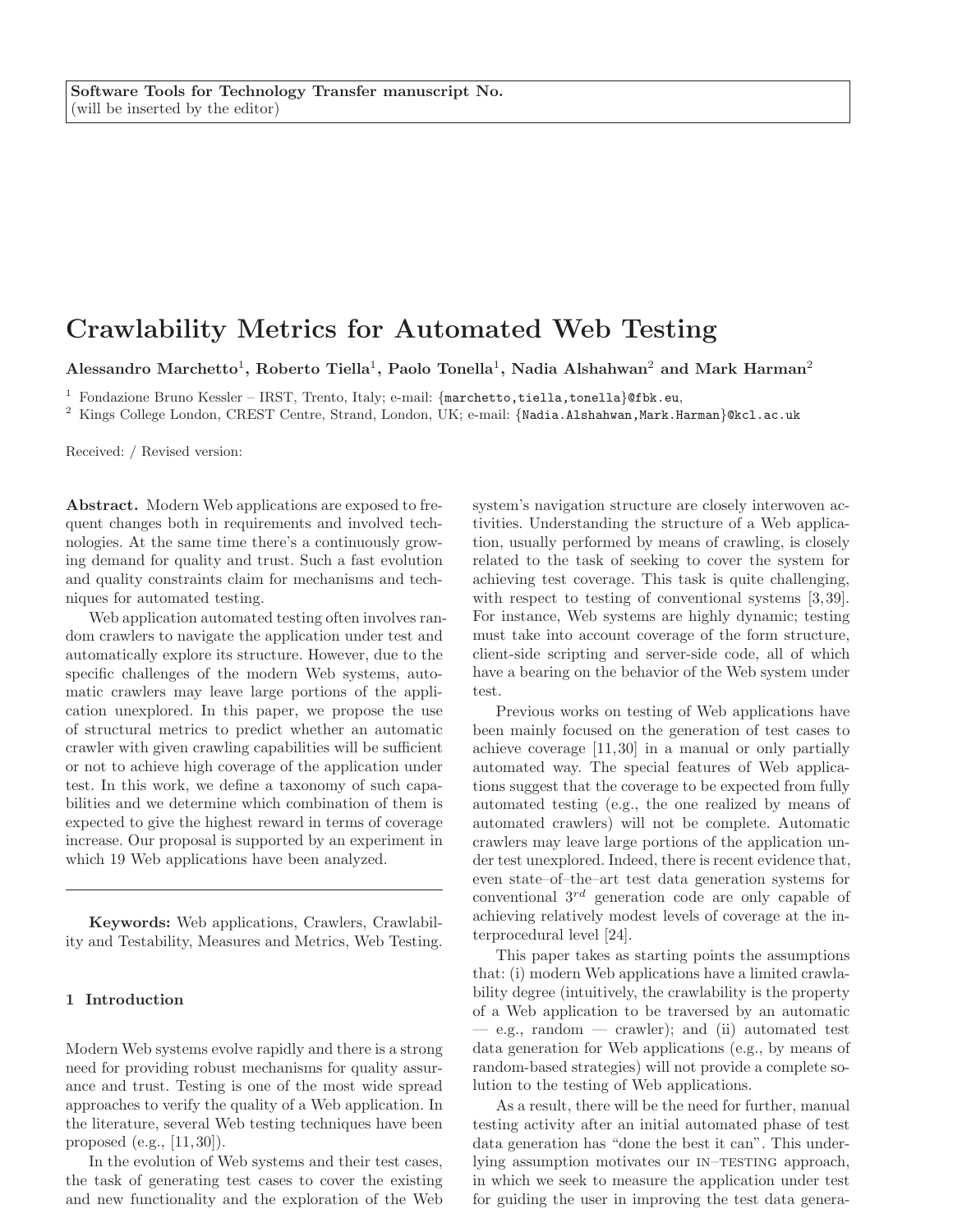tion only focusing where it is actually needed (e.g., on those forms that can be hardly explored by the automatic crawler). Our IN–TESTING approach collects a set of measures concerning the properties of the Web system that can impact its crawlability as it attempts to cover it using automated test data generation.

In this paper, we propose the use of three structural metrics for predicting whether an automatic (e.g., random) crawler will be sufficient or not to achieve high coverage of the application structure, i.e., to explore all the pages of an application. Furthermore, when the crawler is insufficient, the user intervention can be required or more advanced crawling capabilities must be added before asking for the user's help. In this work we provide an overview of the most relevant crawler capabilities connected with the application crawlability and we determine which combination of such capabilities is expected to give the highest reward in terms of coverage increase.

An experiment has been conducted on 19 real Web applications to evaluate: (i) the relationship between the proposed metrics and the runtime generated pages to be crawled, so estimating their ability of predicting such number of pages; and (ii) the impact of different crawler capabilities on the page crawlability. Overall, we have analyzed a set of 58 HTML forms contained in 51 Web pages (mainly HTML and PHP pages) of the considered Web applications, that generate at runtime 189 different client-side pages to be crawled during testing. The obtained results are encouraging for our IN–TESTING approach. Some of our metrics are considered strong indicators of crawlability and a limited set of crawler capabilities (i.e., 3/4 well-known and simple capabilities) can be used to cover a lot of dynamically generated pages.

In detail, this work extends our previous work [2] with the following contributions:

- 1. We introduce, for the first time to the best of our knowledge, the notion of crawlability of a Web application and the structural aspects of an application that impacts it.
- 2. We introduce three metrics (with some additional variants for each one) that are proposed to estimate the crawlability of an application and predict whether a crawler with given capabilities is sufficient to explore the application.
- 3. We present a taxonomy of the possible crawler capabilities expected to be related to the ability of the crawler of exploring the pages of the application.
- 4. We present our idea of the IN–TESTING framework, integrating and interweaving test data generation, computation of crawlability metrics and human intervention.
- 5. We present an experiment in which 19 Web applications have been analyzed to evaluate the relationship between the set of pages dynamically generated from the applications with respect to: (i) our metrics; and (ii) the crawler capabilities. Though further investi-



Fig. 1. The IN–TESTING framework showing the sequence of testing steps to be taken by the tester. In the figure: rectangles indicate artifacts (e.g., pages downloaded by the crawler); ovals represent the steps performed by means of the framework for supporting the application testing; and arrows represent the flow of the step execution

gations are required to strongly confirm the obtained results, they provide some evidence to suggest that our IN–TESTING approach can collect useful measurements during automated Web testing that can be used to inform the on-going testing process.

The rest of the paper is organized as follows: Section 2 presents the proposed testing framework, to give the reader a high level picture of the research context of this work. Section 3 formally introduces the notion of application crawlability and relevant aspects impacting it. Section 4 details the metrics that we propose to evaluate the crawlability during application testing. Section 5 summarizes the results of an experiment performed to evaluate the proposed suite of metrics. Finally, Section 6 presents related work and Section 7 concludes the paper, presenting also our future work.

#### 2 Framework

Testing tools that aim at page coverage are typically based on Web crawling. Given a base URL, they automatically navigate links starting from that URL and use automated input generation techniques to process forms.

In our previous paper [2] we presented a framework that tries to overcome the three primary problems of these tools: (i) not all forms can be automatically filled by such tools; and (ii) after running them we do not precisely know how much application coverage has been achieved; (iii) it is not clear which application inputs should be changed in order to increase such a coverage.

Figure 1 summarizes the most relevant activities of the IN–TESTING framework. The URL for the starting page of the Web application under test is provided by the user and crawling starts from that point. The crawler downloads the Web page (step 1 in Figure 1) and identifies any forms it contains (step 2).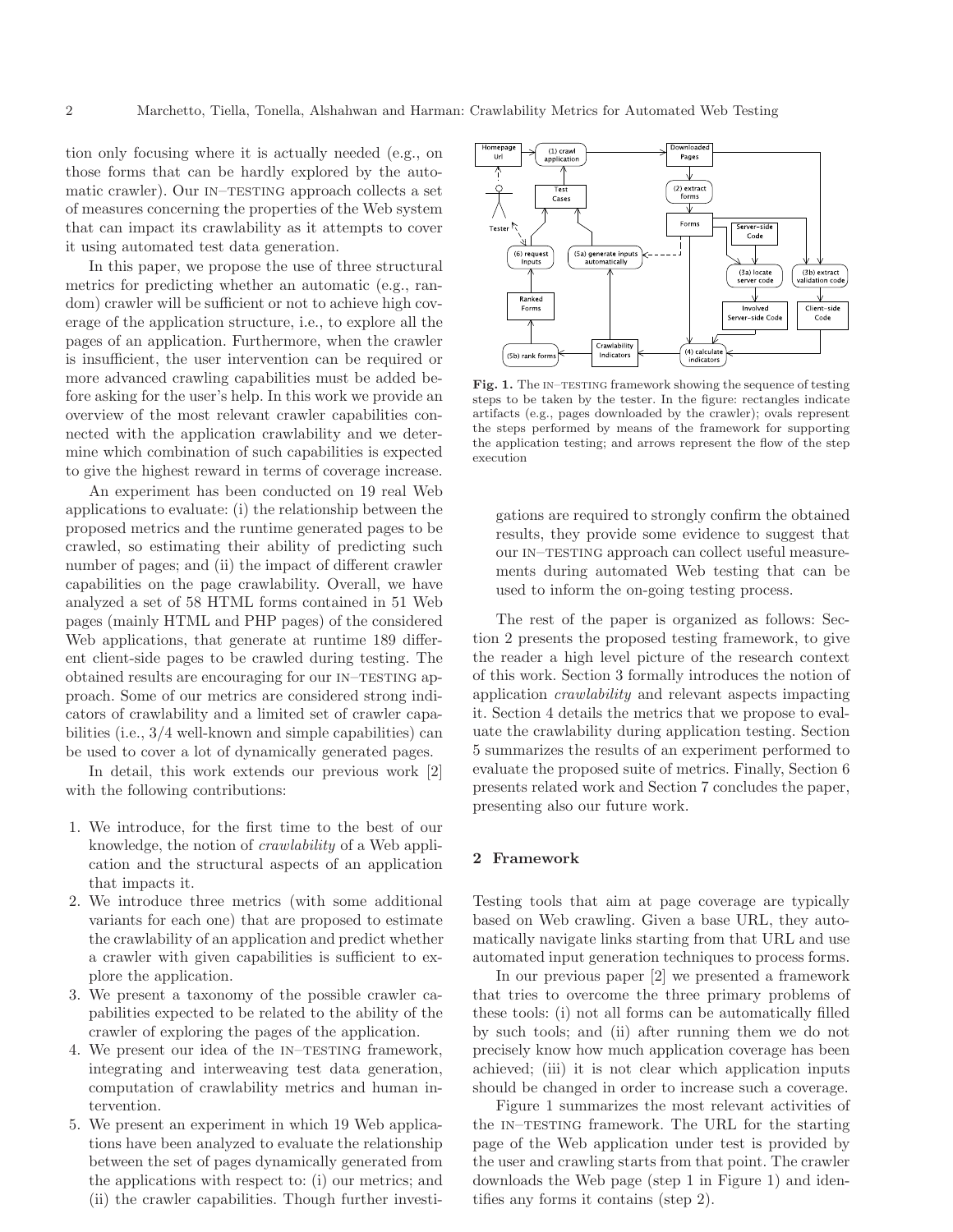At this step, typical Web application testing tools, following the dashed arrow, automatically generate input values (e.g., using random values; using input taken from a predefined database or from previously logged user sessions) for these forms and test cases are created (step 5a). The crawler then resumes crawling using those created test cases and the process is repeated for each encountered page.

In the framework we are proposing, forms, client-side code (extracted from downloaded pages, step 3b) and involved server-side code (identified in step 3a) are analyzed and crawlability indicators are calculated for each form (step 4). These indicators are then used both for generating a ranking of forms (step 5b) and for improving the automatic generation of inputs (step 5a).

Forms ranked by estimated crawlability are displayed to the user, who is asked to fill the lowest crawlability forms with inputs from equivalence classes not considered so far (step 6). The input values provided by the user are then used to generate additional test cases that could lead to new target pages being covered. These pages are processed in the same way, returning control to the user when more manual intervention is needed.

The automatic input generator can effectively use crawlability indicators to tune the crawling strategy, generating more test cases and making use of more advanced generation capabilities for forms with low values of crawlability.

The following sections give experimental evidence that even if approximate, this approach is expected to be useful in both cases.

# 3 Crawlability

Intuitively, the crawlability of a Web application measures how difficult it is for a crawler to explore all the pages reachable from the home page. When such exploration involves form submission, it depends on the ability of the crawler to generate inputs that explore all different pages possibly generated in response to form submission. So it depends on the input generation capabilities of the crawler. It also depends on the notion of "different" pages generated in response to a form submission, in that different concrete pages may be indeed instances of the same "conceptual" page, differing just for irrelevant details about the displayed information (e.g., date and time information shown at the top of the page).

Hence, instead of an absolute definition of crawlability, we give a definition which is relative to: (1) the conceptual model of the pages to be crawled; and, (2) the crawler's capabilities:

– [Conceptual Web application model]: we consider a conceptual Web application model containing (at least) the set of conceptual client pages the Web application can provide to the user. A conceptual client page represents an equivalence class of all concrete pages that are conceptually regarded as equivalent. The model may also include the server side components that generate the conceptual client pages, as well as the submission relationship between forms contained in client pages and associated server side actions.

The UML Conallen model [8] of a Web application is an example of a conceptual model pretty close to the one referred to in this work. Client pages are not distinguished by the concrete content, which may vary from time to time. Rather, they are characterized by their conceptual role in the application. Multiple different concrete pages may be actually instances of the same conceptual page. For example, the concrete content of the result of a search on the Web may vary from time to time, but conceptually there is just one client page, showing the search result.

– [Crawler's capabilities]: we characterize a crawler by its specific crawling capabilities. Such capabilities include the algorithm used to generate input data when forms are to be filled-in to continue exploration of the Web application and the algorithm used to recognize equivalent pages that should not be crawled separately. Examples of common crawler's capabilities, related to input data generation, are random generation of strings or getting input values from existing databases. Common criteria used by crawlers to decide whether a page has already been explored or not (i.e., whether two pages instantiate the same conceptual page) are based on page name/title or page HTML structure comparison. Crawler's capabilities are further analysed is Section 3.3.

# 3.1 Definition of crawlability

- DEF 1 [Crawlability of a Web application]: The crawlability of a Web application is the degree to which a crawler with given capabilities is able to explore all conceptual client pages in the conceptual model of the Web application.
- DEF 2 [Crawlability of a form]: Assuming the conceptual Web application model contains information to associate each form with the conceptual client pages produced in response to form submission, the crawlability of a form is the degree to which a crawler with given capabilities is able to explore all conceptual client pages produced in response to form submission, according to the conceptual model of the Web application.

Given a conceptual model (see Figure 2) containing a page with a form, a set of pages reachable from such a form, and an arc connecting the form with each page, we can assign a number  $p_i$  to each arc representing the probability of the event  $E_i$  of having the crawler traversing that arc. Being  $p_i$  a discrete  $\sum_{i=1}^{N} p_i = 1$ . The crawlability of a form is related to probability distribution, we have  $0 \leq p_i \leq 1$  and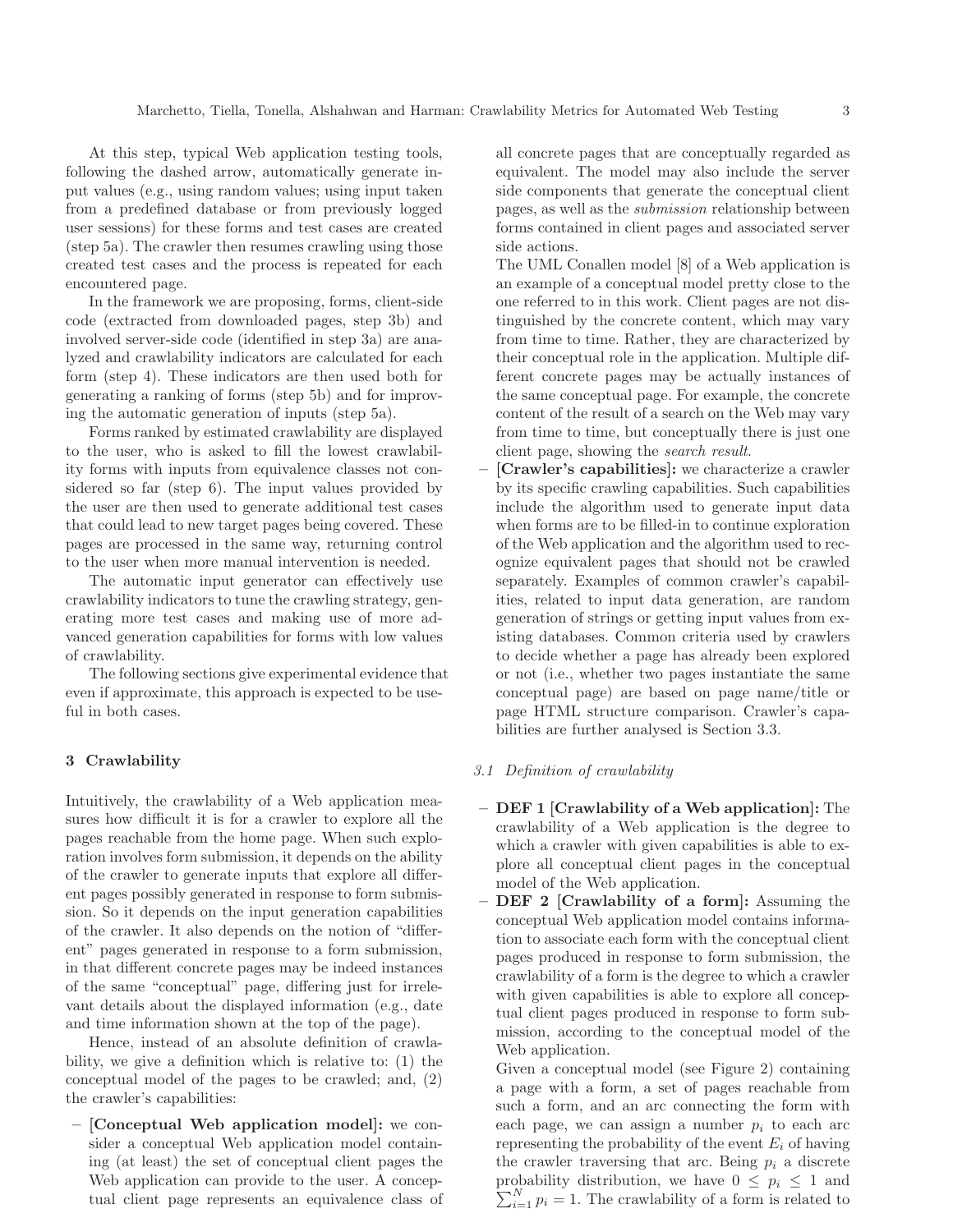

Fig. 2. Conceptual model augmented with arc traversing probabilities

| <b>Select Country/Region:</b> | Select Country/Region |  |
|-------------------------------|-----------------------|--|
| <b>Estimated Budget:</b>      | $<$ \$25,000          |  |

Fig. 3. Facebook Form: there are 1,004 possible input combinations for this simple form

values assigned to probabilities  $p_i$ . Ideally a form is completely crawlable if all arcs have a non-negligible probability of being traversed  $(p_i \gg 0)$  and in general the crawlability of a form will depend on the number of arcs for which  $p_i \gg 0$ , i.e. the higher this number, the higher the crawlability.

#### 3.2 Aspects Affecting Crawlability

Three main aspects of Web applications affect crawlability: forms, client-side validation and server-side manipulation.

- Forms. Form inputs affect the generation of dynamic content and sometimes the target pages that can be navigated, thus affecting page coverage. Though a form could have several types of input fields, we can divide those types into two categories: enumerable (often, those fields that in the form definition itself have a list of all possible input values from which the user can choose, e.g., drop down lists, radio buttons and check boxes) and unbounded (often, those fields that the user has to enter, e.g., text and password fields and search boxes). Given a form with different bounded/unbounded fields (e.g., Figure 3 shows a simple form taken from Facebook) it is hard for a crawler to determine which field combinations and inputs lead to new dynamically generated pages that have to be covered during application testing. The crawler can randomly run the form with random combinations of fields selection and inputs, however, it is hard to detect/explore in such a way all the possible pages in reasonable time. In other terms, it could be hard for the crawler to generate meaningful values for the form fields.

- Client-side validation. Forms or form fields can have a client-side script such as JavaScript functions attached to them. These scripts are triggered by certain events such as typing a value into a text field or submitting the data in the form to a server component. These scripts could display text and/or automatically fill a dependent field when a certain field is filled or highlight invalid inputs. This is done to help the user in filling out fields and validate the input value (in terms of format and content). Forms with complex scripts attached can be considered harder to explore for an automatic crawler since the crawler needs to generate meaningful values that overcome the validation check and proceed with the expected validation (avoiding error and redirection pages). Note that, in this work, we do not consider plugins and extensions such as applets, flash and ActiveX controls.

- Server-side Manipulation. Several aspects regarding the server-side components can impact the application crawlability. Server side code generates dynamic pages based on choices made by the user. Input fields can be directly or transitively used in page generation statements. This can be along a high number of different paths in the server code which indicates that pages can be generated in a number of different ways. Each of these paths may need separate test inputs to satisfy. Again, inputs that are used to query the database also need meaningful values imbued with domain knowledge, so that valid results can be returned. Hence, the presence of dependencies between form inputs and database queries can make an application hard to crawl for an automatic crawler. Furthermore, some inputs used on the server side are not directly entered by the user, such as date or location. These parameters can be used to display different pages at different times or customize pages based on the user's location, hence affecting the application's crawlability. In this work, we mainly focus on the first aspect (multiple page generation paths). Further investigation will consider crawlability indicators for the other server-side aspects introduced here.

#### 3.3 Capabilities of crawlers

If given infinite testing time, a random crawler is exhaustive, i.e., it fills unbounded textual input fields with random strings which eventually crawl every page that could be generated from a form, as a result of its ability to generate all possible inputs. Depending on constraints imposed by the logic of the application, the probability  $p_i$  of visiting a page in response to a form submission could vary a lot. As an example, Figure 4 shows the conceptual model of a typical Web application where a random crawler starting from a login page will have a probability  $p_1$  (close to 1) of reaching the "Wrong user or password page", and a probability  $p_2 = 1 - p_1$  (close to 0) of visiting the "Logged in page".

To increase the number of reached pages in a fixed number of attempts, a random crawler could be extended with capabilities of generating field values from some smaller "specialized" domains, e.g. numbers, emails, dates,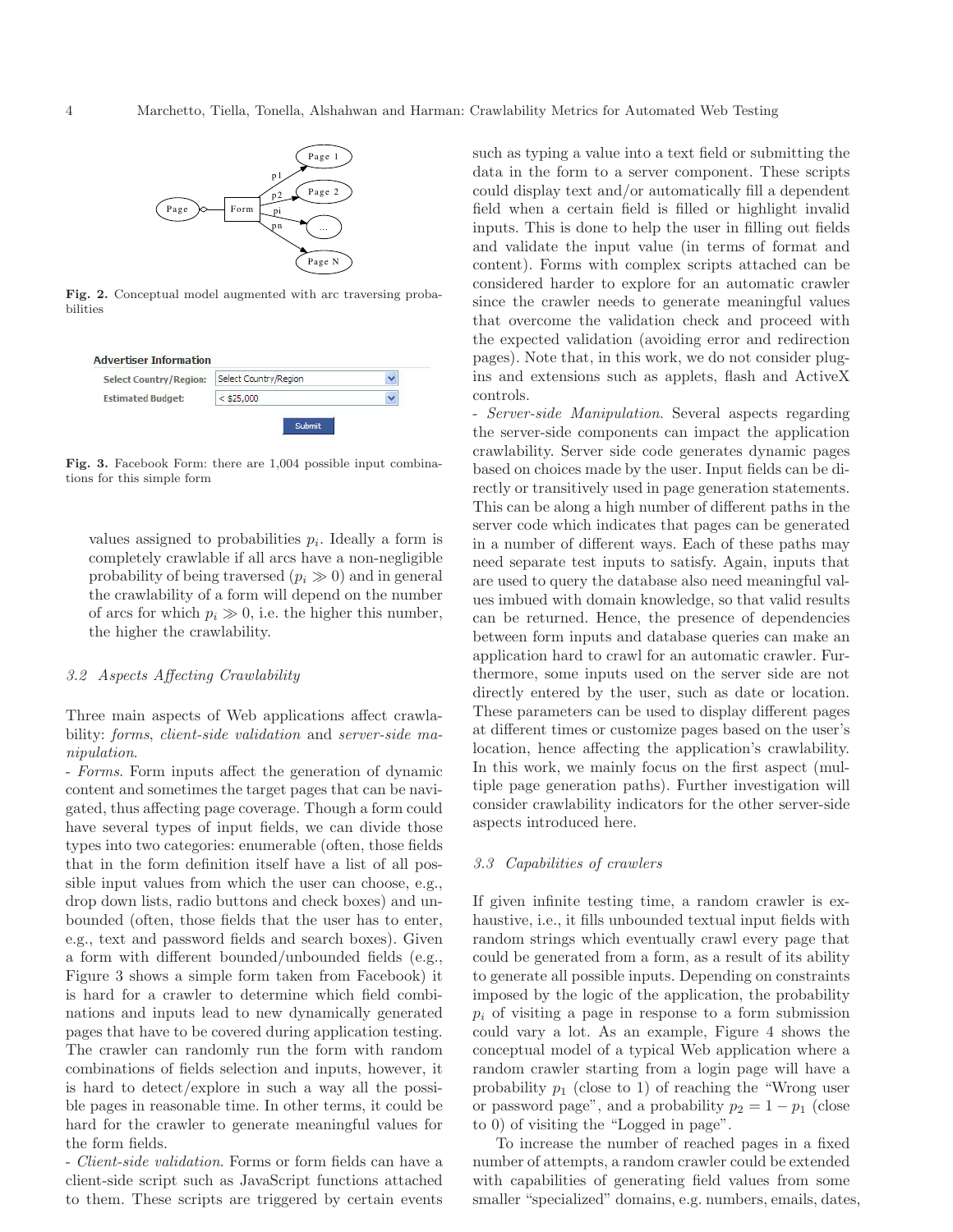

Fig. 4. Conceptual model for a login form



Fig. 5. Crawling Capabilities

and times. Figure 5 shows the set of capabilities we have considered in this work organized into a hierarchy rooted at the least specialized domain:

- Random random generation of character sequences, including the empty string;
- Format generation of properly formatted character sequences, which comprises: Emails, Numbers and Dates:
- DB data random values which are extracted from DB;
- Correlated data multiple inputs which are constrained to satisfy some relation;
- Identical input pair;
- Record data values from the same record;
- Credentials username and password are for a registered user.

A crawler enhanced with a given set of capabilities could implement some strategies attempting to improve its efficiency, e.g. by randomly selecting a domain for each field in a form and then generating random values from the selected domain. Continuing with the login example introduced above, if the crawler is provided with the "Credentials" capability which randomly (and uniformly) selects records from a username/password table and its strategy selects this capability with a probability of 0.5 whenever the crawler is facing a form with two fields, then  $p_2 \sim 0.5$  (so  $p_2 \gg 0$ ).

# 4 Metrics

We can distinguish between two cases: (1) the conceptual model of the Web application is known; (2) the conceptual model of the Web application is unknown. In case (1), crawlability can be measured directly in terms of model coverage:

– PCOV [Conceptual Client Page Coverage]: proportion of conceptual client pages that are explored by a crawler with given capabilities.

Assuming the crawler's implementation is available, PCOV is determined by just running the crawler. For crawlers with long or unbounded execution times, this metrics may be parametrized with a time limit (i.e., pages covered within a given time bound). For crawlers with non-deterministic behaviors, this metrics may be interpreted statistically (considering average and standard deviation, or the probability of covering a page).

In case (2), crawlability cannot be measured directly. Internal metrics computed for the Web application are used to characterize its crawlability. These metrics are actually indicators (or indirect measures) of crawlability, the validity of which must be assessed empirically (e.g., by correlating them with PCOV, when this is available). It should be noticed that case 2 is the typical, normal case, when applying the IN–TESTING framework in practice, since the conceptual model of the Web application will be in general unknown. Case 1 is limited to controlled experiments conducted in a research setting (as the one we describe in the next section).

Crawlability depends on how input values are processed by the server-side and client-side code. On the server-side, input values might be validated before triggering the generation of new pages. Moreover, under different conditions, different (conceptual) pages may be produced. On the client-side, the presence of input validation is also an indicator of some filtering applied before allowing the user to navigate to the next page.

Some internal metrics may depend on the crawler's capabilities we are assuming. In such cases we list the assumed capabilities explicitly.

We introduce two main categories of internal indicators of crawlability:

Server side metrics: The server side code generates the next client page depending on the submitted input. The existence of different page generation statements that are executed under different conditions is an indicator of a server side component which produces different (conceptual) pages depending on the input values it receives upon form submission. In order to quantify such a variety of behaviors of the server code, a first rough indicator that we can use is McCabe's cyclomatic complexity, which measures the number of independent paths in a program [26]. Specifically, we need an interprocedural variant of the cyclomatic complexity, which includes also the contribution from transitively called functions. In fact, page generation statements can be inside functions transitively called by the main server component activated by form submission. The related metrics is:

– ICC [Interprocedural Cyclomatic Complexity]: number of independent paths in the interprocedural control flow graph.

In practice, we can obtain the number of independent paths of each procedure as the number of conditional and loop statements (NCS), incremented by 1. However,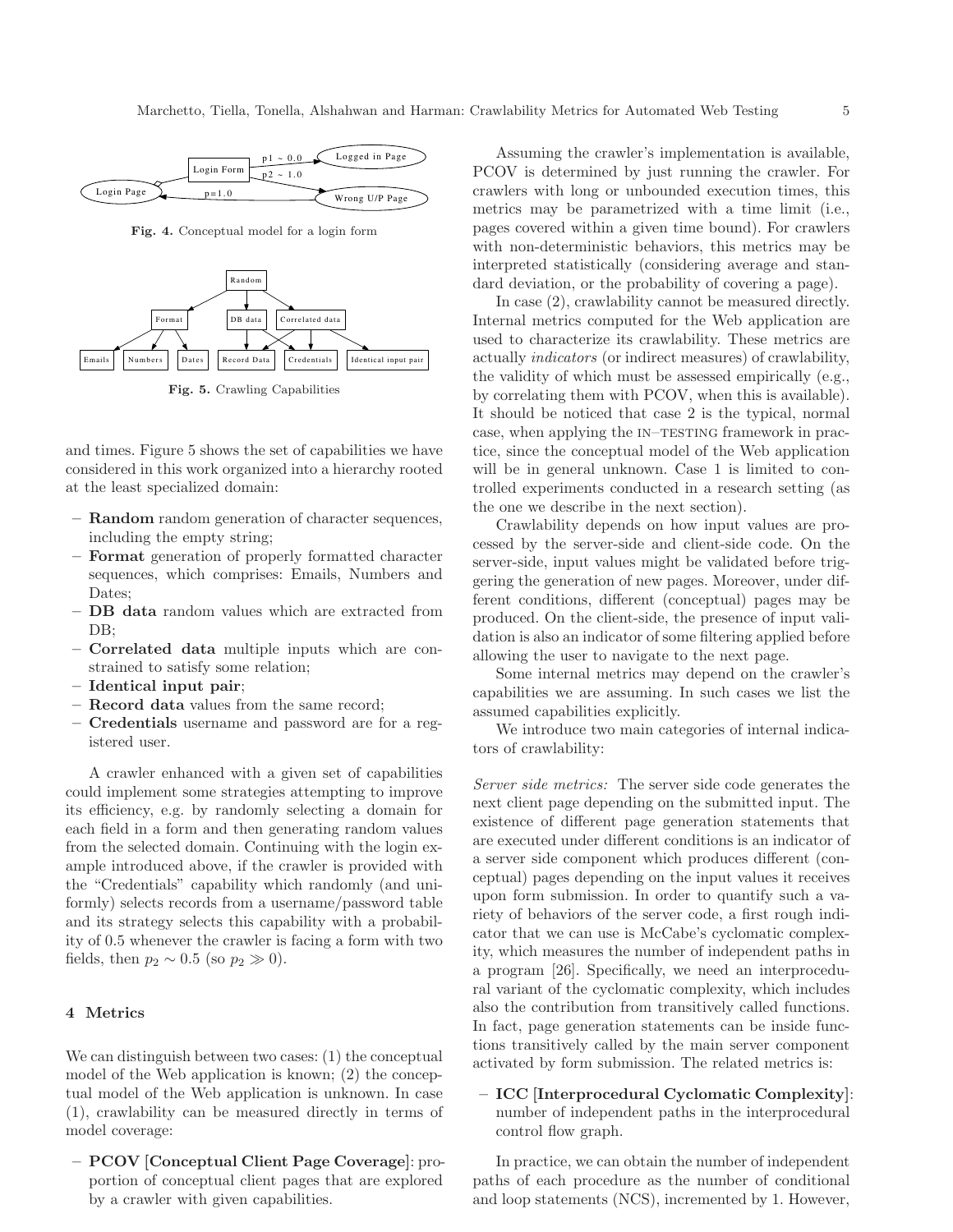for called functions the increment should not be applied,  $_1$ since the base execution path is already accounted for in  $\frac{1}{2}$ the main component. It should be noticed that ICC is indeed an indicator of lack of crawlability, in that low values of ICC indicate high crawlability, while high values of ICC indicate low crawlability. Hence, we use this metrics as an inverse indicator of crawlability, by interpreting low values as high crawlability and vice versa. The same holds for the following internal metrics.

A variant of ICC is ICC-L0 (loops zero), which differs from ICC in that loops do not contribute to the  $\frac{10}{11}$ measured cyclomatic complexity. The reason for ignor- $_{12}$  |} ing loops is that the number of times they are traversed is usually not related to the number of distinct client  $14$ pages that the server component can generate.

Consider the PHP program shown in Figure 6 (reduced for readability). The program, invoked by pressing  $17$ the submit button in a login form, is in charge of veri- $_{18}$ fying user credentials, namely userid and password, and <sub>19</sub> possibly to allow the user to login. Possible outcomes of such an invocation are (1) the home page is shown with  $21 \frac{1}{2}$ the user logged in, (2) the login form is redisplayed to the  $\frac{^{22}}{^{23}}$ user with an error message or  $(3)$  an error page is shown  $_{24}$ if an internal error occurs, e.g. a database connection fails. Upon being activated, the program verifies that  $\begin{bmatrix} 2^6 \\ 4 \end{bmatrix}$ expected input parameters are provided and match the proper syntax (lines 36-39), then the function *checkLogin*  $_{29}$ is called which in turn invokes the function *authentica*-<sup>30</sup>  $te {\it User}$  to look for user credentials in the  $users$  database  $^{31}$ table. Functions whose body is not shown in the exam- $\frac{3}{33}$   $\qquad$ ple have ICC reported in comments (e.g. line 2). ICC  $34$  |} computation for this example develops as follows: <sup>35</sup> ...

- 1. function *authenticateUser* has ICC of  $1+2=3$  (two <sub>38</sub>) conditional statement, lines 19 and 22)
- 2. function  $checkLogin$  contains a conditional statement  $40$ (line 28) and invokes *authenticateUser* and *register-Login*, its ICC is  $1+1+(3-1)+(1-1) = 4$
- 3. function checkManadatory has ICC of 2 (one conditional statement at line 7)
- 4. the main program contains two conditional statements in its body and it calls checkMandatory (two times), checkMinAndMaxLength, emailCheck, and check-*Login* its ICC is then  $1+2+2*(2-1)+(2-1)+(4-1)+(4-1)$  $1) = 12.$

Depending on designing and programming styles, serverside logic could account for various aspects of a Web application which dictates the complexity of the control flow:

– configuration/installation state: often Web applications are deployed using some kind of file transfer service (e.g. ftp) and then installed invoking some specific installation URL. User pages often contain code to check that such an installation has taken place;

```
1 <? php
   2 function checkMinAndMaxLength (...) { /* ICC = 2
         */ }
   function emailCheck (\ldots) { /* ICC = 4 */ }
   function registerLogin (...) { /* ICC = 1 */ }
   function checkMandatory (...) {
        6 if (! isset ( $_SESSION ["{ $formVars }"]["{
            $field }"]) ||
                     empty ($_SESSION ["{$formVars
                         }"]["{ $field }"]) ) {
            8 ...
        return false;<br>}
        return true:
   function authenticateUser (\ldots) {
        14 $password_digest = md5 ( trim ( $loginPassword )
           ) ;
15 | $query = "SELECT password FROM users
                  WHERE user_name = '$loginUsername
                 AND password = '$password_digest
                      '";
        18 $result = $connection -> query ( $query ) ;
        if (DB :: isError ($result)) {
            // return internal error page
        if ($result \rightarrow numRows() != 1)return false;
        else
            return true:
   function checkLogin(...) {
        if ( authenticateUser( \ldots ) ) {
            registerLogin (...);
            // forward to home page
        31 } else {
            // back to login page
36 if ( checkMandatory (...) )
        checkMinAndMaxLength (...) ;
   if (checkMandatory (...))39 emailCheck (...);
   checkLogin (...);
   32
```
Fig. 6. Example of PHP program (reduced for readability)

- session state: applications often check whether a specific form action is invoked in the proper state (e.g. after the user has logged in);
- role management: applications could check whether an action is invoked by a user with some specific role, e.g. administrator, guest, etc.;
- action selection: a single server page may be devoted to generate content for different forms; in these cases, a mechanism is implemented to select which action to execute, e.g., via case statement on the value of a hidden input;
- internal errors management: pages access databases, send mails, or use other external services; all these activities may rise errors that do not depend on user inputs.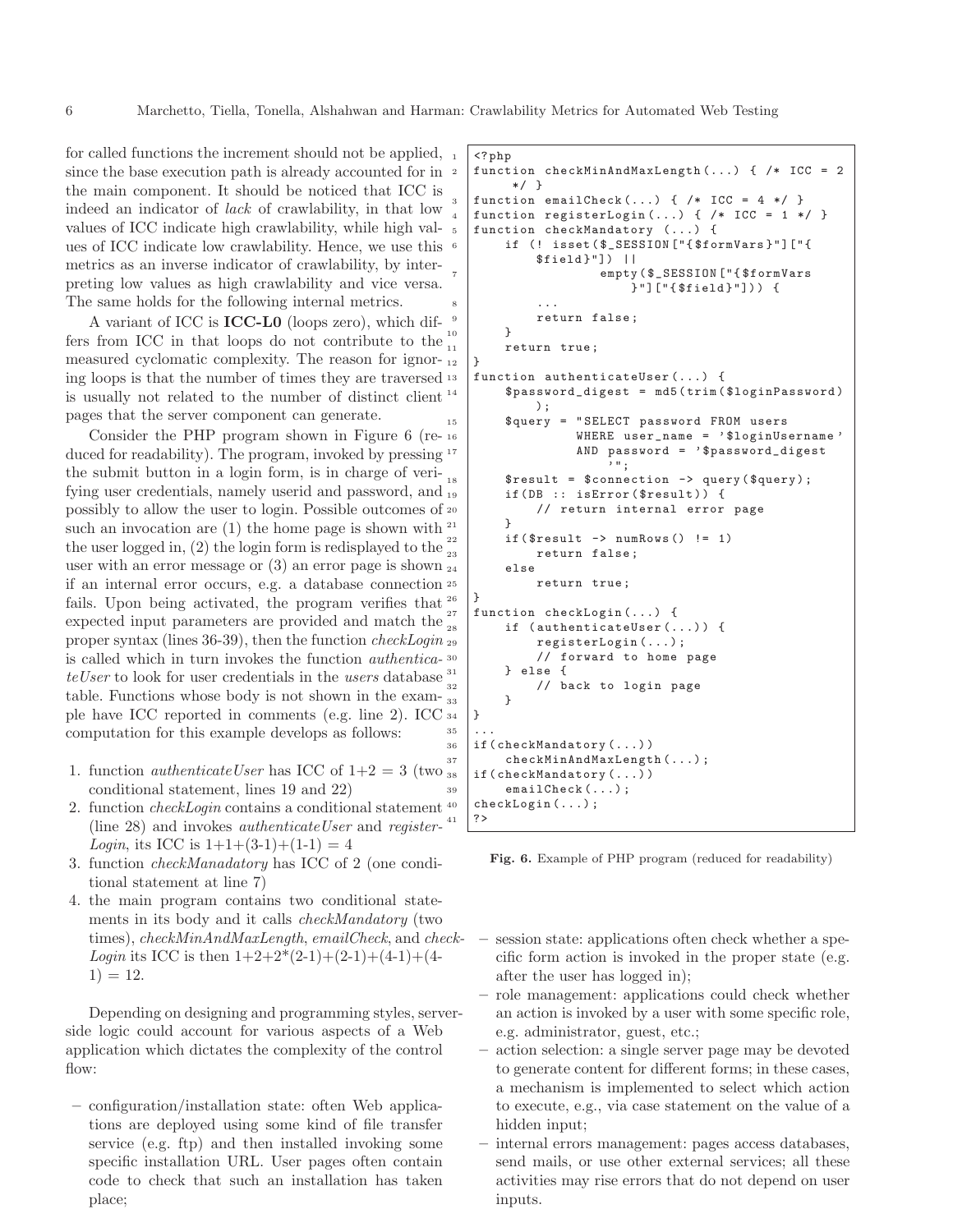All the above aspects do not contribute to the number of pages generated in handling form submission and the complexity due to the code needed to implement them has to be ignored. One way to achieve this result is to measure the source code complexity on a slice instead of the entire code. The slice can be restricted to the code between input processing and page generation (technically, this is a variant of a slice called a chop).

As a further example, let us consider the code listed in Figure 7. The code is in charge to handle all the administrative tasks for an web-based guestbook. Among the set of available features, the site administrator can create a list of (bad) words that are banned from users' messages. The administrator is provided with a form to add a new bad word which is handled by the shown code. Lines 15-22 check if the request is comining from an authenticated user with "admin" role, while lines 26- 44 perform the selection of the requested action. Lastely, the code from line 34 to line 38 manages user inputs (checking, as an example, input word's length as shown at line 7), and generates the proper response.

The example above shows that in order to measure as exactly as possible the portion of the code which is responsible for mapping input under the control of the user to alternative resulting pages, we can take advantage of program slicing [35,38]. Specifically, we take a forward slice from all input receiving statements associated with input data which are submitted by the form of interest, and we intersect it with the backward slice obtained from all output (client page generation) statements. Applying such a method to the above example, we have only to measure code defined at lines 2-11 and 34-38.

– SL-ICC [Sliced ICC]: interprocedural cyclomatic complexity computed for the intersection of the forward slice from input statements and backward slice from output statements.

The variant of SL-ICC with loops not contributing to the complexity can be considered for the sliced server code as well, giving the SL-ICC-L0 metrics.

Client side metrics: We consider two metrics related to crawlability from the client-side point of view: (i) the number of fields of a form (NOF), and (ii) the Javascript Validation Interprocedural Cyclomatic Complexity (JVICC).

– NOF [Number of fields of a form]: It indicates the number of enumerable and unbounded fields of a form. The composition of a form is expected to be relevant to its crawlability since often the data in input and output to/from the application is business data [23].

For efficiency reasons, input data validation is often moved to the client-side. In such cases, the form is not submitted to the server until it passes the client-side validation routines. The pattern to recognize client-side

```
1 \mid <? php
2 function bad_word_add ($word) {
 3 \mid \ldots_4 | if ($word === NULL || strlen ($word) === 0)
         {
5 return FALSE;
6 }
 7 if (strlen ($word) > $MAX_BAD_WORD_LENGTH) {
 8 die ("That word is too long.");
9 }
10\,11 \mid \}12
13 ...
14 session_start ();
15 | if (! isset ($_SESSION ["username"]) || !
       isset ( $_SESSION [" admin "]) ) {
16 relative_location ("../login.php");
17 exit ():
18 \mid }
19 if ( \S_SESSION ["admin"] !== "TRUE") {
20 relative_location ("..");
_{21} | exit ();
22 \mid_{23} | if (isset (\text{\$_REQUEST ["action"])) {
24 ...
25 $action = $_REQUEST ["action"];
26 Switch ($action) {
27 case "delete":
28 \qquad \qquad \ldots29
30 case " showbans ":
31 ...
32
33 case " addbadword ":
34 if ( isset ( $_POST [" word "]) ) {
35 bad_word_add ( $_POST [" word "]) ;
36 }
37 ...
38 break ;
39
40 ...
41
42 default :
43 die (" Invalid action .") ;
44 }
45 \uparrow else f
46 ...
47 \mid \}48 ...
49 | ?>
```
Fig. 7. Example of PHP page which needs slicing

validation of form inputs is the following: an onsubmit event that calls a Javascript function is associated with the form tag or with one of the form fields by means of the onclick event. When the function, which performs the actual input data validation, returns false, form submission is blocked (and typically some error message is displayed to the user on the Web page or on a separate dialog window).

We identify the Javascript validation functions based on the form attribute onsubmit and we measure the interprocedural cyclomatic complexity [26] for them. In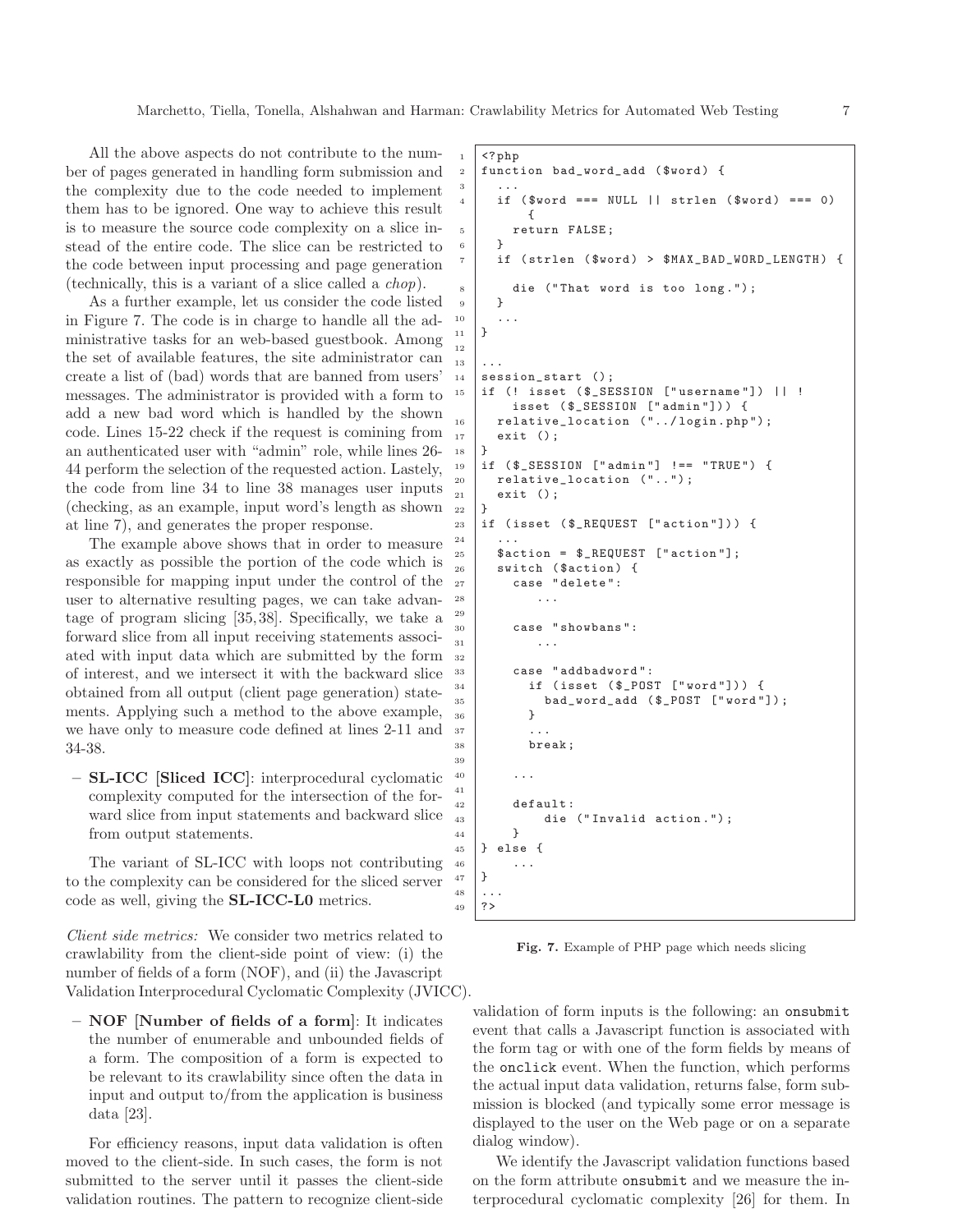```
1 \mid \ldots2 < SCRIPT TYPE="text/javascript"><!--
3 function validate_email ( field , alerttxt ){
    var valid=false;
 5 \mid \text{if} \text{ (field)} \6 \mid \text{apos = value.indexOf("@");}7 dotpos = value . lastIndexOf (".") ;
8 \mid \text{if} (\text{apos} < 1) | \text{dotpos} - \text{apos} < 2)9 alert (alerttxt);
_{10} valid=true; }
11 \mid \}12 return valid;
13 \mid }
14 function validate_form (thisform) {
15 if (thisform) {
16 if (validate_email (email, "Not a valid e-mail
          address!") ==false}{
17 email . focus ();
18 return false; }
19 }
20 \mid }
_{21} //--></SCRIPT>
22 ....
23 <form name="f" action="submit.htm" onsubmit="
        return validate_form ( this ) ;" >
24 Email < input type =" text " name =" email " size
        = "30"/>
25 < input type =" submit " value =" Submit ">
26 \leq \sqrt{f}orm >
27 ....
```
Fig. 8. Simple example of Javascript-based validation

fact, more complex functions will require careful selection of the input values.

– JVICC [Javascript Validation Interprocedural Cyclomatic Complexity]: ICC computed for the Javascript input validation routines.

A variant of this metrics is JVICC-B, where the metrics is replaced by a boolean value (1 or 0), which just indicates whether any validation is performed or not. The reason for collapsing the cyclomatic complexity to a single boolean value is that the actual complexity of the input validation performed may not be reflected well in the number of independent paths that are counted in the validation routines.

For instance, let us consider the fragment of code shown in Figure 8. In this code, two Javascript functions (*validate\_email* and *validate\_form*) are used in an HTML page to check the conformity between the content written by the user into the *email* input field of the page form  $f$  and the syntax of a typical email address (e.g., the presence of the character "@"). This check indicates that a Javascript-based validation of the form inputs is performed, i.e.,  $JVICC-B(f) = 1$ . Moreover, the two Javascript functions, *validate\_email* and *validate\_form*, have interprocedural cyclomatic complexity equal to 3 and 5 respectively. Hence, the overall Javascript Validation Interprocedural Cyclomatic Complexity of the form f is 5, i.e.,  $JVICC(f) = 5$ . We expect the JVICC metric to be related to the number of dynamic pages generated by the form when a validation is performed. For instance, in the example above, the form generates at least two conceptual pages according to the pass/fail of the email field validation.

### 5 Evaluation

An experiment has been conducted with the aim of investigating crawlability and, in particular: (i) the relationship that exists between our metrics and form crawlability, in other terms, we investigated whether our server and client side metrics are good surrogates for the quantification of crawlability; and (ii) the impact of the crawler's capabilities on crawlability. To these aims, we formulate the following research questions.

RQ1 Do internal metrics correlate with a direct measure of crawlability?

RQ1 deals with the relationship that exists between our metrics (internal measures of a Web application) and form crawlability (an external property of a Web application). To evaluate this relationship, we manually build the conceptual model of the given Web application and we determine precisely which conceptual pages are explored by a crawler with given capabilities and which are not. Then, we run our tool to compute the internal metrics (e.g., *ICC*, *NOF* and *JVICC*) on the application code and correlate them with the fraction of unexplored conceptual pages reachable from each form (i.e., 1 - PCOV). We used the *Spearman* correlation coefficients [22] for evaluating the relationship between metrics and crawlability. This coefficient reflects both the degree of linear and curvilinear relationship between two variables and range from  $+1$  to  $-1$ . A correlation of  $+1$  means that there is a perfect positive correlation between variables; -1 means that there is a perfect negative correlation. A coefficient of 0 indicates the absence of correlation. The p-value associated with the coefficient gives the statistical significance of the evaluation, in other terms, it estimates how much the correlation is due to random reasons.

Finally we performed a regression analysis to build prediction models for crawlability of forms from the collected measures. Such a model could be used by the crawler to estimate the number of pages that are reachable from a particular form given the values of the metrics. Comparing the estimate value with the number of pages actually discovered behind a form and taking into account the number of attempts already made on the form, the crawler's strategy may decide which action to perform, e.g. generating a new input or asking the tester for help.

#### RQ2 Which types (or set) of crawler capabilities have major impact on crawlability?

RQ2 deals with the relationship that exists between the ability of the crawler of crawling Web pages with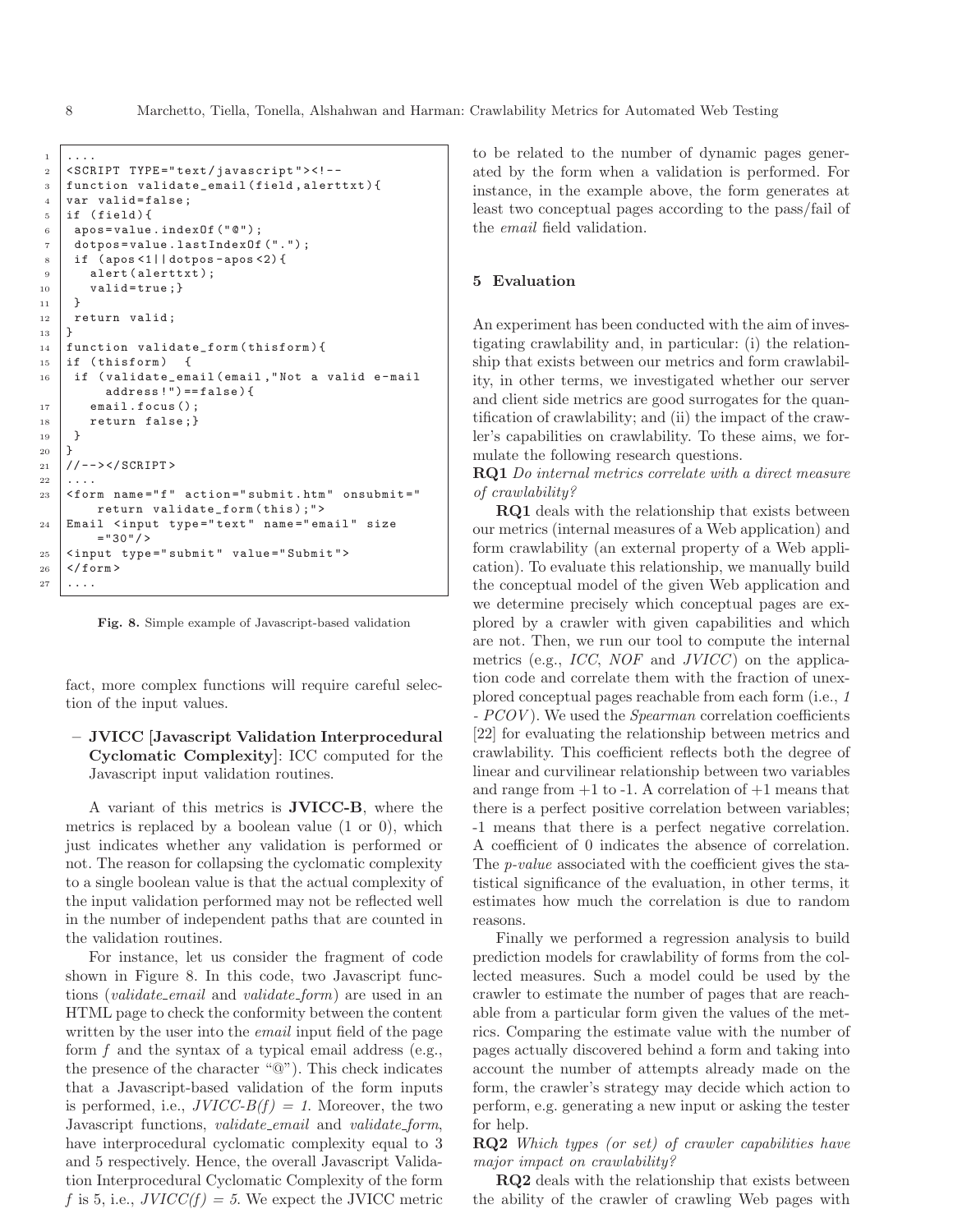respect to its capabilities. To evaluate this relationship, for each page contained in the conceptual model of the Web application, we identified the set of crawler capabilities (among those previously introduced in the taxonomy, see Section 3) required to crawl the page. In other terms, given a Web page, we identified the capabilities (e.g., random string, dates, valid emails) that can significantly increment the chance of a random crawler to crawl (i.e., reach) some uncovered page in reasonable time. Finally, we evaluated the impact of the (set of) crawler capabilities by plotting them with respect to the number of pages they affect.

#### 5.1 Objects

Table 1 summarizes some data about the objects taken into consideration in the experiment. To answer  $RQ1$  we evaluate the correlation between metrics and crawlability by analyzing 51 Web pages related to 19 Web applications (e.g., OScommerce2, Zencart, phpMyAdmin), which contain a set of 58 HTML forms generating HTML pages in response to the data submitted with the forms. With respect to  $RQ2$ , we analyzed all the 189 Web pages dynamically generated by the same set of 58 HTML to understand the capabilities required to reach each page.

#### 5.2 Procedure

The experiment has been performed by iterating the following steps for each considered application:

- 1. We ran the application. When possible we locally installed the application (e.g., OScommerce, Zencart), alternatively, we ran the online demo (e.g., OrangeHRM).
- 2. We manually built the conceptual model of the Web application, in which we identified the set of conceptual pages generated by starting from each form.
- 3. We measured our client/server side metrics by applying our tool to the application code exercised from the considered forms. Note that, depending on the availability of the application source code and the capability of our prototype tool to measure the metrics on the given code, we collected different sets of metrics for different applications. For instance, for the applications for which we analyzed the online demo (e.g., OrangeHRM), we accessed only the client side code (HTML enriched by Javascript) thus we measured only the client side metrics. Overall, we evaluated 39 forms (out of 58) for the client side metrics and 18 (out of 58) for the server side ones. There is no overlap between these two sets of forms.
- 4. We plot in a graph the values of our metrics with respect to the crawlability and we evaluated the correlation by computing the Spearman coefficient.
- 5. For each Web page dynamically generated from the considered forms, we manually identified the set of

capabilities (starting from those described in the taxonomy) required to reach/generate such a page.

6. We evaluated the relevance of the set of crawler capabilities by plotting them with respect to the number of pages they contribute to crawling.

#### 5.3 Results

In this section, we summarize and discuss the results of the experiment and the most relevant threats to validity and we indicate some interesting outcome of the experiment that will be further investigated.

#### 5.3.1 RQ1: Metrics as Crawlability indicators

Metric measures obtained in the experiment are fully listed in Table 5 in Appendix A, while Table 2 reports only some examples. The table lists: (i) the considered forms; (ii) the computed metrics for each form; (iii) the number of conceptual pages generated by each form, when clicking the submit button; and (iv) the fraction of unexplored conceptual pages reachable from a form (i.e. 1-PCOV). PCOV has been computed taking into account a random crawler, that exercises HTML forms by submitting random sequences of characters. Such a crawler can be easily implemented by tools such as wget <sup>1</sup> and  $HTTPUnit^2$  that are able to submit HTTP requests to a Web server without any ability of managing client-side scripting languages such as Javascript.

Figures 9(a) and 9(b) plot the collected measures of NOF, JVICC, ICC-L0 and SL-ICCL0 (y-axes) for each analyzed form (x-axes). In both figures, the solid-dotbased line (i.e., GeneratedPages) represents the number of pages generated by each form while the other lines represent the metric values measured for the corresponding form. Since the points have been ordered along the x-axes by increasing values of 1-PCOV, we can visually inspect the trend of the metrics with respect to the number of pages generated by the forms and to the form crawlability.

Figure 9(a) shows that the values of the client-side metrics have an overall trend slightly comparable with the trend of the number of generated pages and thus potentially with the form crawlability. However, several values of NOF and JVICC seem to be far from their corresponding points on the GeneratedPage line and, moreover, several peaks exist in which NOF and JVICC really diverge from the number of generated pages.

Conversely Figure 9(b) shows that the values for the server-side metrics (ICC-L0 and SL-ICC-L0) have a trend strongly comparable with the number of generated pages, and several points overlap. In particular, the points of the SL-ICC-L0 line result really close to the points of the GeneratedPages line, thus indicating that a good

<sup>1</sup> http://www.gnu.org/software/wget

<sup>2</sup> http://httpunit.sourceforge.net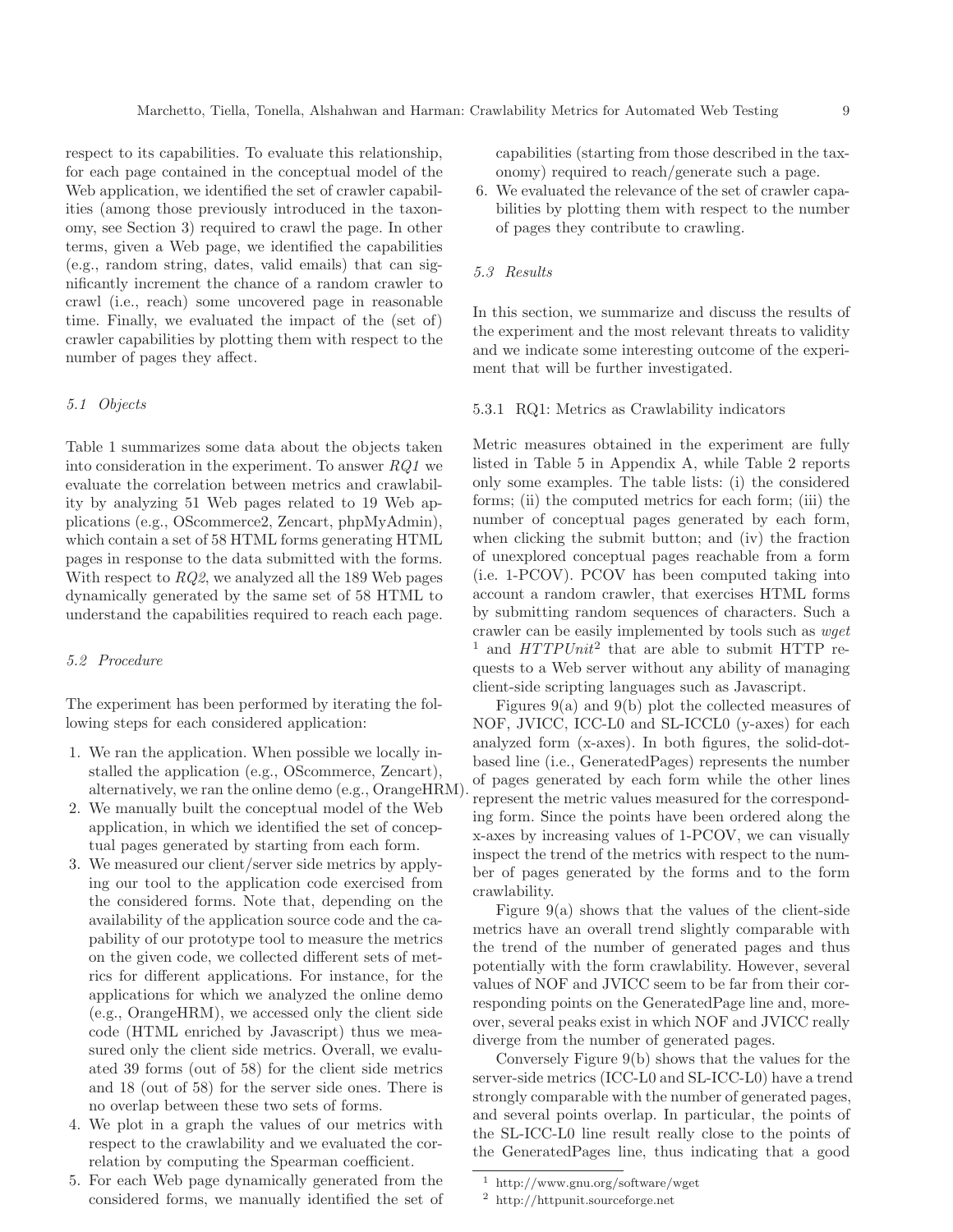| Application  | URL                                                          | $#$ Considered Pages | $#$ Forms |  |  |  |
|--------------|--------------------------------------------------------------|----------------------|-----------|--|--|--|
| oscommerce2  | http://www.oscommerce.com                                    |                      |           |  |  |  |
| campcaster   | http://www.campware.org                                      |                      |           |  |  |  |
| ajchat       | http://ajchat.sourceforge.net                                |                      |           |  |  |  |
| shop         | http://demo.webasyst.net/shop                                |                      |           |  |  |  |
| hotelBooking | http://demo.onlinebookingmanager.com                         |                      |           |  |  |  |
| zencart      | http://www.zencart-italia.it                                 |                      |           |  |  |  |
| orangeHRM    | http://www.orangehrm.com                                     | 3                    |           |  |  |  |
| spellCheck   | http://www.netjs.com/speller                                 |                      |           |  |  |  |
| addressBook  | http://www.corvalis.net/address                              |                      | 3         |  |  |  |
| webChess     | http://webchess.sourceforge.net                              |                      |           |  |  |  |
| schoolMate   | http://www.primateapplications.com                           |                      |           |  |  |  |
| phpmyadmin   | http://www.phpmyadmin.net                                    |                      |           |  |  |  |
| addressook   | http://www.corvalis.net/address/                             |                      |           |  |  |  |
| php-agenda   | http://www.abeel.be/php-agenda                               |                      |           |  |  |  |
| airalliance  | http://blogs.sun.com/phantom/resource/php/AirAlliance.tar.gz |                      |           |  |  |  |
| ecombill     | http://sourceforge.net/projects/ecombill                     |                      |           |  |  |  |
| dbguestbook  | http://freshmeat.net/projects/dbguestbook                    |                      |           |  |  |  |
| less on 8    | http://netbeans.org/kb/61/php/wish-list-lesson8.html         | 3                    |           |  |  |  |
| winestore    | http://www.webdatabasebook.com                               | 5                    | 5         |  |  |  |
| Total        |                                                              |                      |           |  |  |  |
| 19           |                                                              | 51                   | 58        |  |  |  |

Table 1. Analyzed applications



(a) Client metric values per form. Notice that Forms are plotted according to their increasing 1-PCOV measure.



(b) Server metric values per form. Notice that Forms are plotted according to their increasing 1-PCOV measure. Y-axis range is limited to about 150 for readablity and an outlier value of 262 for ICC-L0 at GeneratedPages=0 is not shown in the plot.

Fig. 9. Client and server metric values per form.

correlation can be expected to exist between the metric and the form crawlability. A quite similar trend can be also observed for ICC-L0. However, a limited number of peaks, in which ICC-L0 diverges from the Generated-Pages line, negatively impacts on the overall relationship between ICC-L0 and the form crawlability.

Let us consider now two representative examples out of the set of outliers in our results: the advancedSearch form of *oscommerce*2 and the *add\_bad\_word* form of *dbguest*-

book (their metric values have been highlighted in Figures  $9(a)$  and  $9(b)$ ).

The *advancedSearch* form allows the user to search products in the online store. The form contains a not small number of fields  $(NOF=11)$  and it uses a not trivial Javascript code (JVICC=46). Both the form fields and the Javascript code have no impact on the number of pages generated by the form as they are used to de-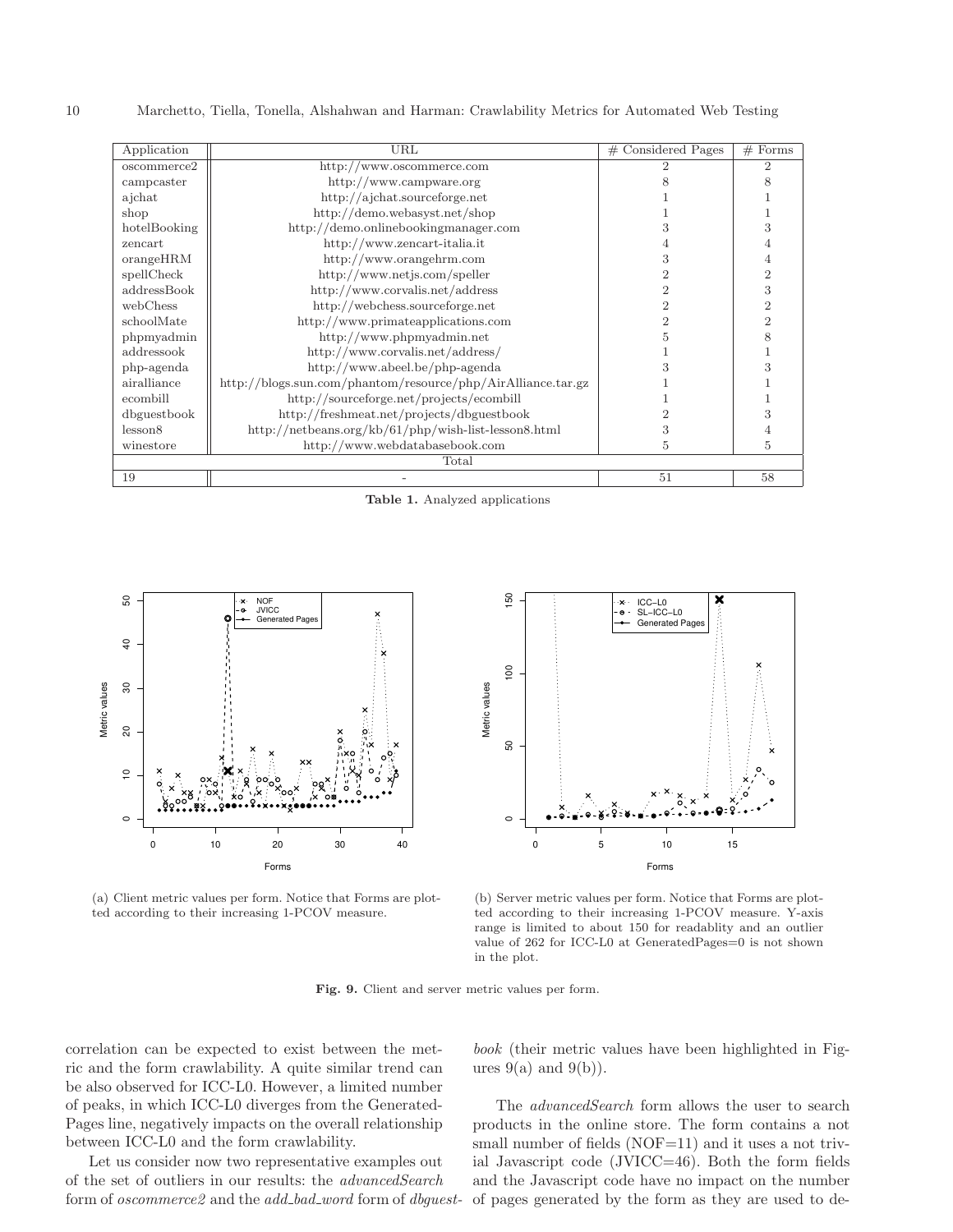| App         | Page              | Form                      | Client side Metrics |              | $\#$ Generated Pages | 1-PCOV |
|-------------|-------------------|---------------------------|---------------------|--------------|----------------------|--------|
|             |                   |                           | <b>NOF</b>          | <b>JVICC</b> |                      |        |
| oscommerce2 | create_account    | createAccount             | 20                  | 18           |                      | 0.75   |
| oscommerce2 | advanced_search   | advancedSearch            | 11                  | 46           |                      | 0.67   |
| campcaster  | StationSettings   | changeStationPrefs        | 11                  | 8            | $\overline{2}$       | 0.50   |
| $\cdots$    |                   |                           |                     |              |                      |        |
| App         | Page              | Form                      | Server side Metrics |              | $\#$ Generated Pages | 1-PCOV |
|             |                   |                           | $ICC-L0$            | $SL-ICC-L0$  |                      |        |
| addressbook | add_entry         | theform                   | 262                 |              |                      | 0.00   |
| airalliance | process_itinerary | provide_itinerary_details | 16                  | 3            | $\Omega$             | 0.50   |
| dbguestbook | admin             | add_bad_word              | 151                 | 6            | 4                    | 0.75   |
| $\cdots$    |                   |                           |                     |              |                      |        |

Table 2. Examples of the obtained results: metrics and crawlability

|                     |      | p-value  |
|---------------------|------|----------|
| NOF vs JVICC        | 0.32 | 0.041    |
| NOF vs 1-PCOV       | 0.55 | 0.00026  |
| JVICC vs 1-PCOV     | 0.59 | 6.27E-05 |
| ICC-L0 vs 1-PCOV    | 0.53 | 0.024    |
| SL-ICC-L0 vs 1-PCOV | 0.89 | 7.35E-07 |

Table 3. Metrics and Crawlability: Spearman's  $\rho$  and p-values

fine options enriching the search, thus making the search functionality attractive for the user.

In the second example, the *add\_bad\_word* has a quite complex PHP source code with a not trivial control-flow (ICC-L0=151) that generates just 4 pages. However, a large part of the code is devoted to manage user session, user role, internal errors and activity selection. As noted before, such part of the code does not actually contribute to pages generation, it increases the value of ICC-L0, thus making this metric a not so precise indicator of the form crawlability (this is evident in Figure 9(b), where the points related to ICC-L0 and the number of generated pages for *add\_bad\_word* diverge). Only avoiding such an amount of code, e.g., by means of code slicing, we can identify the code that actually contributes to the pages construction for the form (SL-ICC-L0=6). In this case, SL-ICC-L0 represents a good indicator of the form crawlability (the points related to SL-ICC-L0 and the number of generated pages for *add\_bad\_word* overlap in Figure 9(b)).

A numerical evaluation of the qualitative observations made above can be given by means of the Spearman's correlation coefficient. Table 3 shows the obtained correlation measures. We see that a moderate correlation (59%) exists between JVICC and crawlability and between NOF and crawlability (55%). Moreover, a lower correlation (32%) exists between NOF and JVICC, thus indicating that they (potentially) measure different information. The moderate correlation existing between NOF, JVICC vs. crawlability suggests that both these metrics are not a so good indicator (indirect measure) of the number of pages dynamically generated by the forms. Furthermore, the existence of a correlation (even moderate) between JVICC and crawlability seems support our hypothesis for which if a client-side validation check is attached to a form by means of Javascript the complexity of such a code is only partially correlated with the number of pages generated by the form itself. Hence, this type of code has a limited impact on the ability of a crawler of crawling (e.g., reaching) the pages dynamically generated from the application by starting from the data of a form.

On the server side, the table shows that the set of collected data provides evidence of a moderate correlation (53%) between the cyclomatic complexity ICC-L0 and 1-PCOV (p-value  $< 0.025$ ) and a very strong correlation (89%) between the sliced version SL-ICC-L0 of interprocedural cyclomatic complexity and 1-PCOV (p-value <  $10^{-6}$ ).

Considering the strong correlation obtained for the server-side SL-ICC-L0 metric, we additionally perform a regression analysis of PCOV versus SL-ICC-L0 assessing the goodness of fit for a linear model and two non-linear models (exponential and hyperbolic). In defining such models, we assume PCOV equal to 1 if SL-ICC-L0 is 1, as a (possibly sliced) server-side page having a cyclomatic complexity of 1 generates necessarily just one page, and thus this single unique page is covered by the crawler.

If we indicate with  $y$  the dependent variable PCOV, with x the independent variable SL-ICC-L0, and with  $\beta$ the model parameter, the three considered models have the following forms:

- 1. L1 (linear):  $y = 1 + \beta(x 1)$
- 2. NL1 (exponential):  $y = e^{\beta(x-1)}$
- 3. NL2 (hyperbolic):  $y = 1/(1 + \beta(x 1))$

We rescale x by subtracting 1 to map it into the  $[0, +\infty)$  interval.

We use the "leave-one-out" cross-validation method to rank the models based on accuracy: taking the  $i$ -th sample as the test sample, we train each model on the remaining samples and then we compare the predicted value with the test sample. We rank the models from measures based on the magnitude of the absolute error (MAE):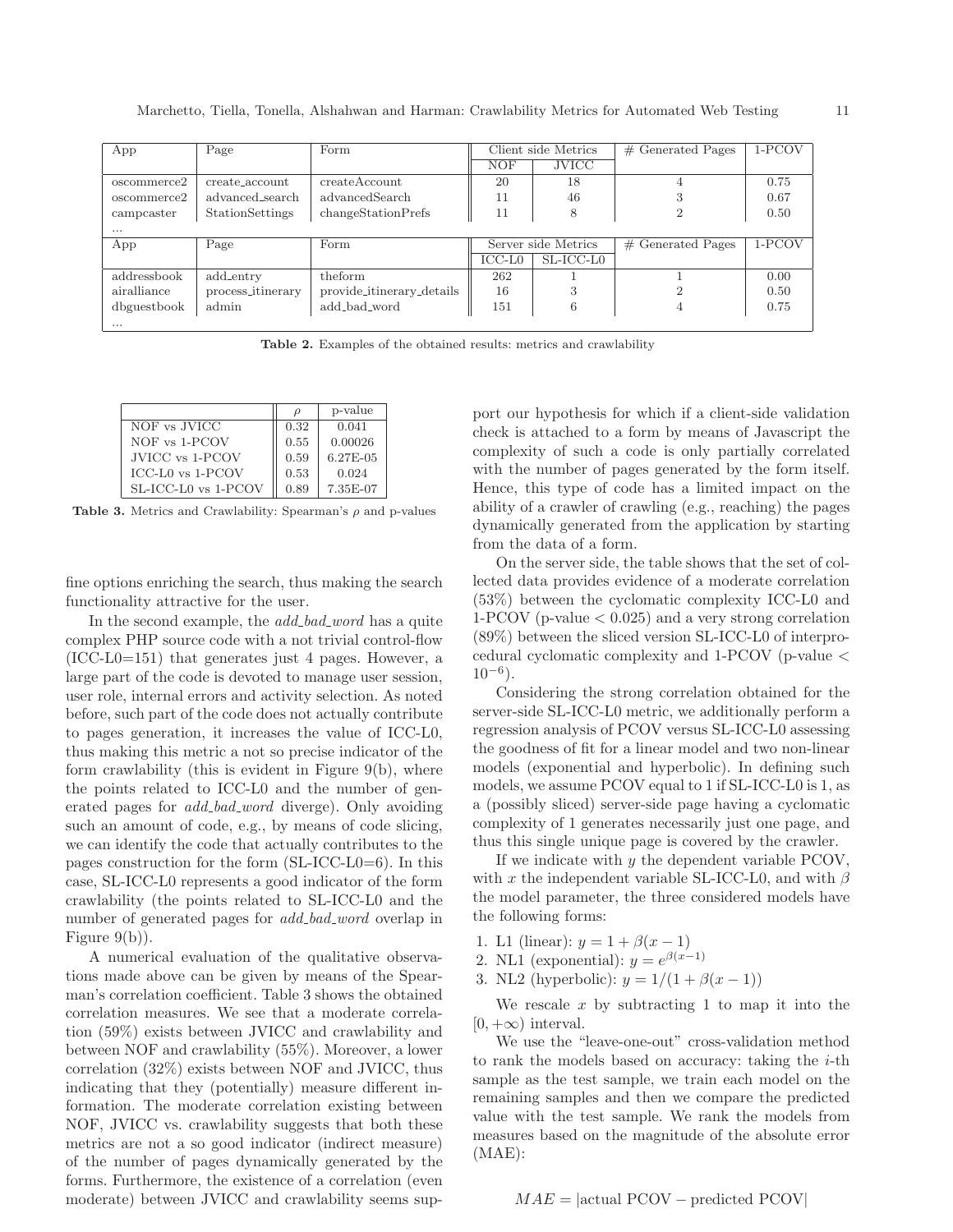| Model | MMAE | MdMAE | PRED(0.25) | PRED(0.50) | <b>SDMAE</b> |
|-------|------|-------|------------|------------|--------------|
|       | 0.33 | 0.42  | 33         | 79         | 0.21         |
| NL1   | 0.25 | 0.33  | 44         | 94         | 0.17         |
| NL2   | 0.13 | 0.13  | 83         | 100        | 0.09         |

 $12\,$ 

Table 4. Prediction accuracy of linear, exponential and hyperbolic models



Fig. 10. Plot of 1-PCOV versus SL-ICC-L0. The solid line represents the regression curve of the hyperbolic model

Table 4 summarizes the results: MMAE is the mean magnitude of absolute error, MdMAE is the median of MAE,  $PRED(0.25)$  and  $PRED(0.50)$  are the percentages of cases for which MAE  $\leq$  0.25 and MAE  $\leq$  0.50 respectively, SDMAE is the standard deviation of MAE. The table shows that the hyperbolic model provides the best predictor with a MMAE of 0.13 which means that on average, the predicted value differs from the sample about 13% of the value. The curve of the hyperbolic prediction model is shown in Figure 10. It is interesting to note that the form of the hyperbolic model has a natural interpretation. In fact, it can be read as the ratio of the number of pages a random crawler can easily traverse (1 page), to the typical fan-out of a server-side page, which in turn is  $1 + \beta(x - 1)$ , with  $\beta = 0.294$  and  $x - 1$  the number of (possibly sliced) conditional statements in the code (i.e.,  $SL-ICC-L0-1$ ).

These results highlight the trade-off between source code analysis effort and precision of ranking/prediction. It is relatively easy to implement a tool that computes ICC-L0 while it would be a difficult work to build a tool that performs the same slicing techniques we applied manually for this study. On the other hand, ICC-L0 is sufficient to build a ranking of forms by crawlability, while SL-ICC-L0 gives us a quite accurate predictor.

#### 5.3.2 RQ2: Crawler capabilities

Figure 11 shows the percentage of dynamically generated pages with respect to each crawler's capability required



Fig. 11. Crawler's capability required to cover the pages under analysis (one page may require multiple capabilities)



Fig. 12. Sets of crawler's capabilities with respect to the percentage of generated pages that require such sets of capabilities

to generate such pages (a page may require multiple capabilities). For instance, we see that the capability of generating strings (empty and not) is relevant since it is required in 75% of the analyzed pages. Furthermore, 19% of such pages requires the capability of generating numbers. We can notice that the most relevant capability is string generation, while the least relevant ones are both the ability of generating valid emails and credentials (e.g., login and password). The remaining capabilities are slightly above these two.

Figure 12 shows the percentage of pages that are covered by means of the number of capabilities in the horizontal axis. For instance, one capability is sufficient for covering  $52\%$  of the considered pages. While sets of two capabilities (e.g., the ability of generating both strings) and numbers, or alternatively the ability of generating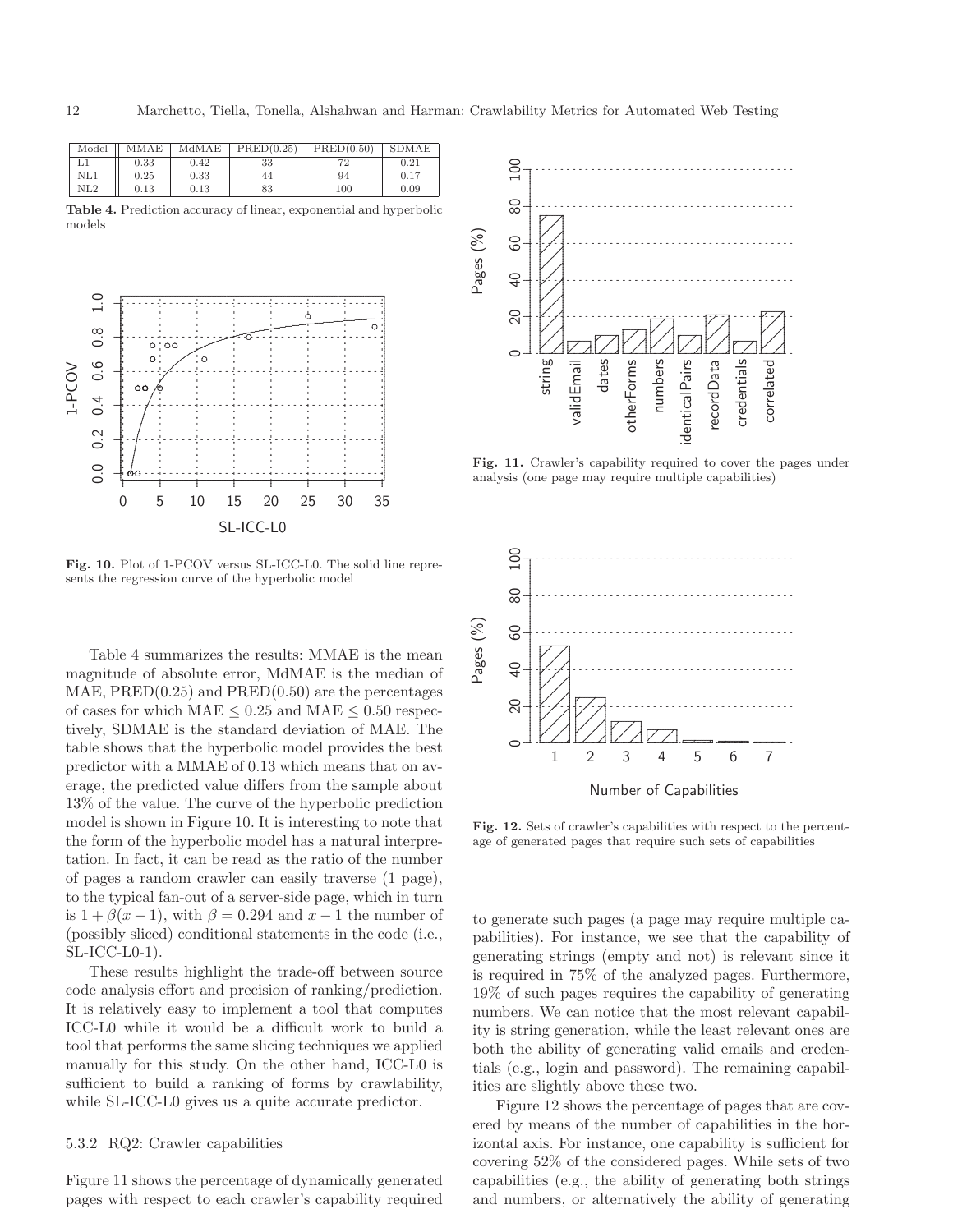

Fig. 13. Page coverage by incremental sets of crawler's capabilities

both valid emails and dates) are required to cover 24% of the pages. On average, three capabilities are sufficient to cover about the 80% of the dynamically generated pages.

Furthermore, Figure 13 shows how the generated pages are covered by considering incrementally composed sets of capabilities, generated by taking into account the outcome shown in Figure 11, and adding more capabilities in a greedy way. In the figure, we can observe that the capabilities of generating strings and correlated fields can cover more than 52% of the pages while considering also record data and numbers we can cover about 80% of the generated pages.

#### 5.3.3 Threats to Validity

Several threats to validity affect the overall results of the experiment. In this section, we discuss and analyze the most relevant ones concerning External validity, Internal validity, Construct validity and Conclusion validity.

External validity threats relate to the generalization of results. Two important threats that limit the generalization of the obtained results are related to: the limited number of applications, forms and pages considered to answer respectively RQ1 and RQ2, and the representativeness of the used Web applications with respect to the application domain and characteristics (e.g., we mainly considered PHP applications). Further iterations of the experiment can better support the obtained results. However, we believe that 19 real applications belonging to different domains and 58 forms related to 51 pages make the context of our experiment realistic and effective.

Internal validity threats concern external factors that may affect a dependent variable. The most relevant threat concerning the internal validity is related to the subjectivity of some tasks performed in the experiment. In particular, in the subjective task involved in the construction of the application conceptual models (i.e., required for answering  $RQ1$  knowledge, skills and human errors done by testers that performed such a task could influence the obtained results and different testers may lead to obtain different results. To limit this threat we tried to formally define what is a conceptual model, its relevant characteristics and we asked the testers to apply the Conallen's design methodology [7].

Construct validity threats concern the relationship between theory and observation. A possible threat comes from the choice of considering only a random crawler for answering  $RQ1$  approximating the PCOV as  $PCOV =$ 1−  $\frac{\text{\#Covered Pages}}{\text{\#General Pages}}$ . Another threat to the validity comes from the simple taxonomy of crawler capabilities considered for answering  $RQ2$ . For instance, in our taxonomy we do not distinguished among, e.g., positive or negative numbers, integer or real numbers. Further iterations of the experiment will consider these aspects as well as additional capabilities to obtain improved results.

Conclusion validity threats concern the relationship between the treatment and the outcome. One of such threats concerns the use of few points during the statistical analysis (i.e., limited number of applications, pages and forms considered in the experiment). Further investigation and experiment repetitions will lead to a larger set of data in which more sophisticated statistical analysis can be performed.

### 6 Related works

Several Web testing techniques and tools have been proposed as a result of the increased pervasiveness of Web applications. This increased pervasiveness demands for high quality applications with low defectiveness.

Functional testing is the most widely applied testing approach. Existing tools for Web applications (e.g. LogiTest, Maxq, Badboy), are based on capture/replay facilities: the tester navigates through the Web application recording various testing scenarios which are then repeated during regression testing. However, the quality of the produced test suite relays on the tester's thoroughness and skill. Also, changes in the structure of the Web application could make the recorded test suite fail to run. This makes it necessary to re-record all or part of the tests. An alternative is based on tools such as HttpUnit. HttpUnit is a Java API that provides the building blocks required to emulate the browser's behavior. When combined with a framework such as JUnit, HttpUnit allows testers to create test cases to verify Web Application behavior [20]. Both approaches require significant manual effort from the tester and require time and resources that might not be available or cost effective.

Web crawlers can be viewed as testing tools as they traverse a Web application reporting failures and broken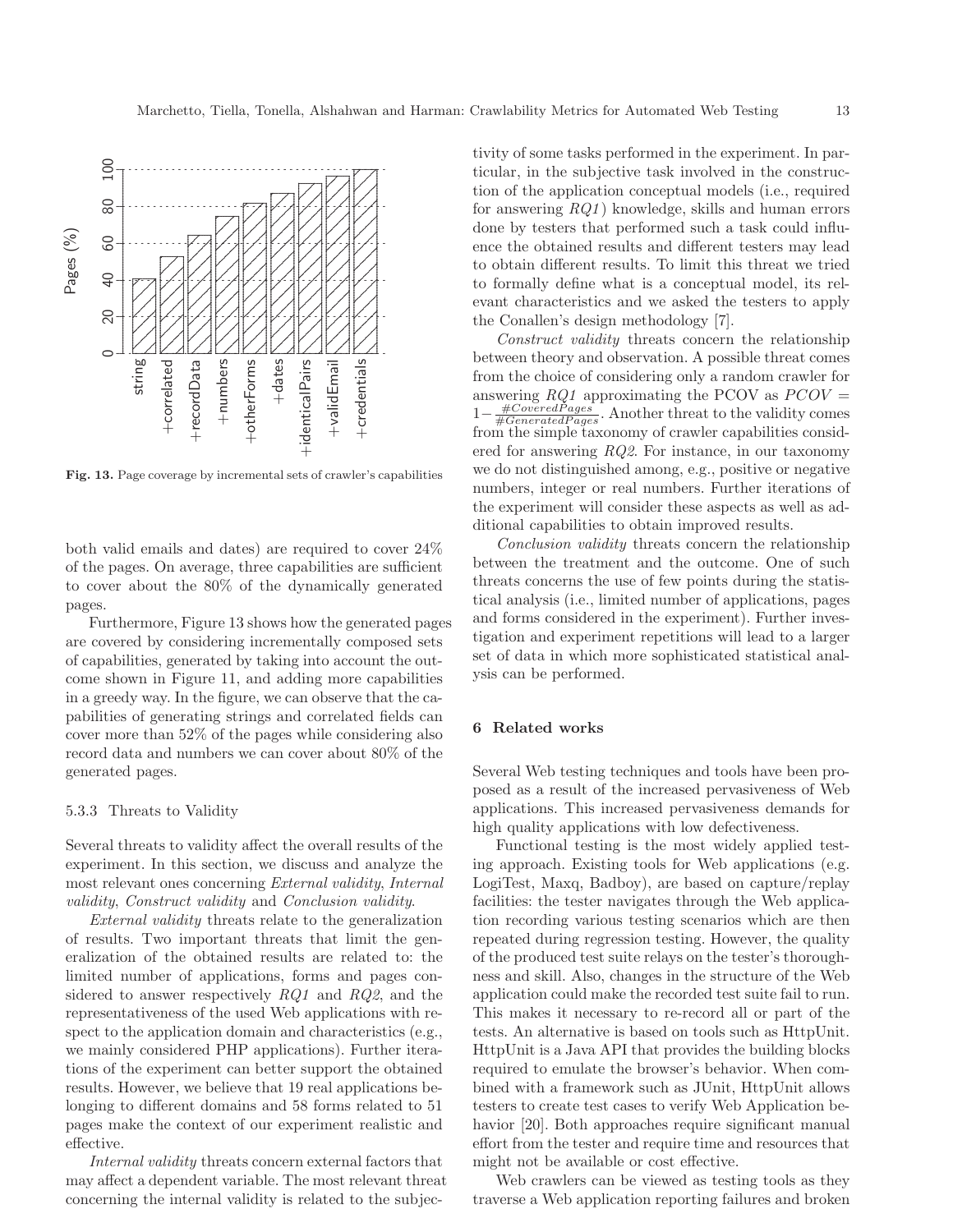links. Many open source and commercial crawlers exist with varying degrees of functionalities. WebSPHINX [28] is a customizable site-specific spider with a GUI interface. It also provides a class library that can be used to implement spiders in Java. Mercator [19] has similar features to WebSPHINX but is designed to deal with scalability issues. JSpider<sup>3</sup> is another open source crawler that has the advantage of recording a Web application's structure to a database. However, all three crawlers do not provide support for automated form filling and submission. Teleport  $Pro<sup>4</sup>$  is a commercial crawler that provides a few additional features. The crawler gives the user the ability to provide authentication information to access password protected parts of the application. It also parses JavaScript to extract links. Girardi et al. [15] conducted a comparison of these and other crawlers based on completeness, robustness, features offered and download limiting options. The study concluded that the considered crawlers have different strengths and weaknesses but indicated that some commercial crawlers offer more completeness. Although we have the advantage of being automated, their ability to cover an application is closely related to their capabilities.

Model-based testing of Web applications was initially proposed by Ricca and Tonella [30] and then refined by others. This testing approach performs a preliminary analysis of the application under test with the aim of describing it by means of a model (often, it describes Web pages, links and forms). Coverage criteria are applied to the model to extract test case suites. Recently, modelbased testing approaches have been applied to Web 2.0 applications [25,27]. These approaches extract test cases by studying the client-side behavior of the application.

Elbaum et al. [12] were the first to propose a Web testing approach that uses data captured in user sessions to create test cases automatically. Alshahwan and Harman [1] proposed a session data repair approach to be used in regression testing. Sampath et al. [31–34] focused on techniques for prioritizing session based test cases and reducing the test suite. Using session data to create test suites proved to be effective and reveals faults that were not discovered by white box techniques. However, if the application is new or was not configured to record session data this approach can not be used.

Concolic testing of Web applications is used to cover server-side code or uncover vulnerabilities that could lead to security threats. Concolic testing is a combination of symbolic and concrete execution. The program is first run with no input values. Constraints are gathered through the application. Part of the constraint is negated and a constraint solver is used to produce inputs that satisfy the new constraint. The inputs are then used in the next run to execute a different path. Wassermann et al. [37] used this approach to dynamically generate test data for PHP Web applications. In their paper only constraints related to the parts of the program that call database queries are examined. The technique was able to find vulnerabilities that could lead to SQL injections not found by other static techniques. Artzi et al. [4] used a similar approach to generate test data and find bugs in PHP applications. A tool called Apollo was developed to implement the approach and generate inputs. The tool also monitors the output for crashes and malformed HTML and minimizes the conditions on inputs that cause failures and outputs a bug report. To perform symbolic execution the code needs to be transformed to simulate user actions such as button pressing. The transformation is done manually which limits the automation of the approach. The tool was evaluated on 4 PHP applications and recorded an average of over 50% line coverage. The results are promising but the coverage achieved indicates that manual testing is still needed for testing the applications. Also only server-side code is tested and client-side scripts such as JavaScript still need to be considered.

Interface discovery can be useful in providing guidance for test data generation. Halfond and Orso [17,18] used static analysis to identify interfaces of Java Web applications. The discovered interfaces were then evaluated by measuring their effectiveness in generating test cases. The work was then extended by Halfond et al. [16] to use symbolic execution to identify interfaces. Fisher et al. [13] also worked on interface discovery. Their approach was dynamic in that they submit all possible combinations and subsets of input parameters, analyzing the output.

A test case for a Web application can be viewed as a sequence of Web pages, enriched by inputs and user actions performed through the GUI. The goal of a test case is to emulate an execution in which the expected and real application behavior are compared. One of the most relevant difficulties in Web testing is that a lot of manual intervention is often required to fully test the application. In fact by applying only automatic testing criteria there is no way to guarantee that a Web application is "completely" covered (e.g. all links, pages and forms).

Testability metrics have been used and defined for traditional software such as Object Oriented software for predicting testing effort. For instance, Bruntink and van Deursen [6] evaluated and defined a set of testability metrics for Object Oriented programs and analyzed the relation between classes and their JUnit test cases. Jungmayr [21] suggests that testability metrics can be used to identify parts of the application causing a lower testability level by analysing test critical dependencies.

In Web applications, metrics have been used especially for usability, maintainability and evolution. Emad Ghosheh et al. [14] compare a number of papers that define and use Web maintainability metrics. These are mostly source code metrics that predict maintainabil-

<sup>3</sup> http://j-spider.sourceforge.net/

<sup>4</sup> http://www.tenmax.com/teleport/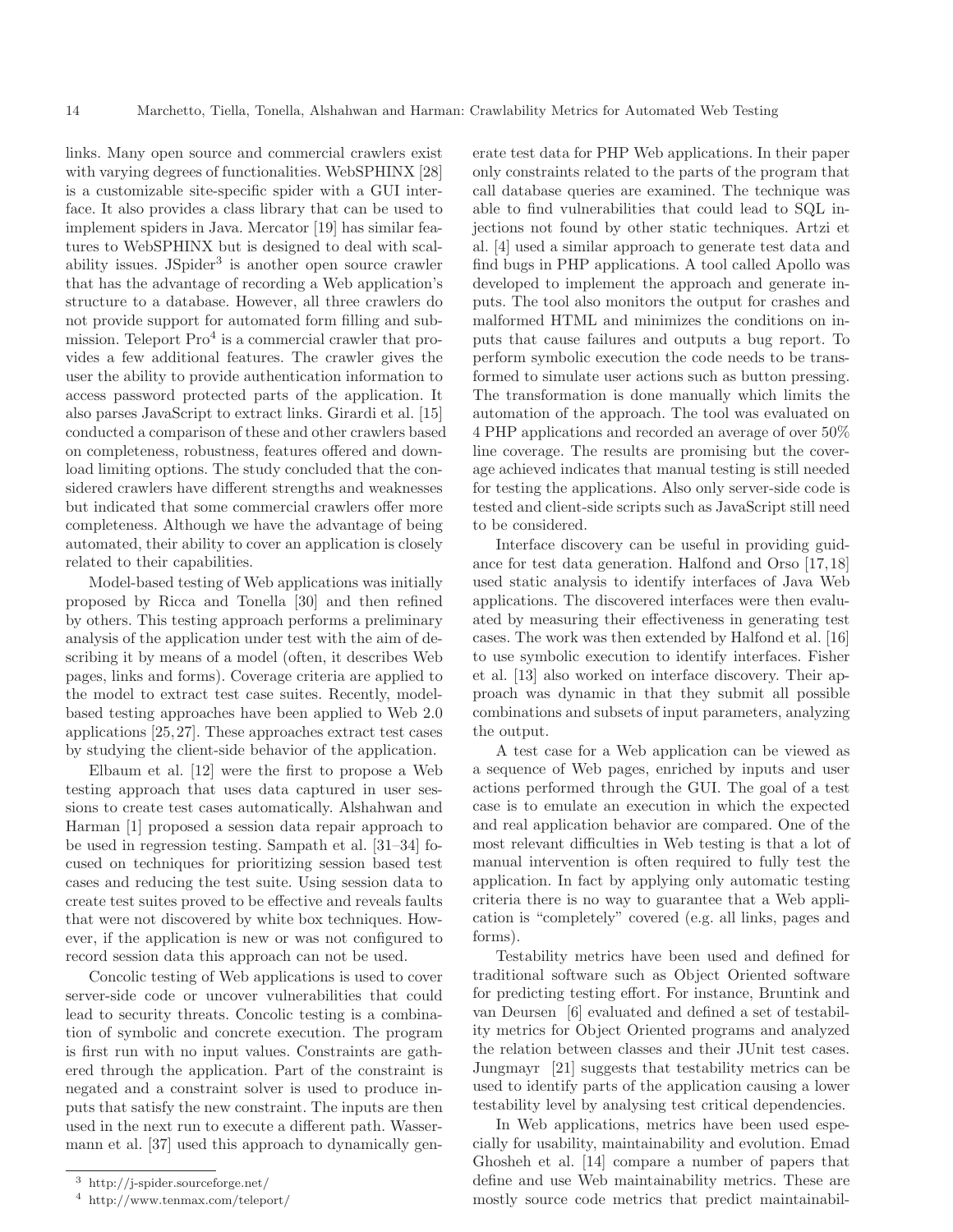ity of Web applications. Warren et al. [36] created a tool to collect a number of metrics to measure Web application evolution over an interval of time. Douglis et al. [10] conducted a study to evaluate caching methods in the World Wide Web. They defined a number of metrics and studied the relationship between a Web application's characteristics and the effectiveness of caching methods. Palmer [29] defined and validated a number of usability metrics for Web applications. Navigability was among the metrics that were proved by the study to correlate to a Web application's success. Although navigability and crawlability have similar context, navigability in Palmer's paper is defined in terms of sequence and layout. Dhyani et al. [9] conducted a survey of Web application metrics that can be used in improving content. In the context of using metrics to aid testing, Bellettini et al. [5] created a tool TestUML that combines a number of techniques to semi-automatically test a Web application. Metrics such as number of pages or number of objects were used to define coverage level and then they were used for stopping the testing process based on user criteria.

The framework we propose combines the existing Web testing approaches with crawlability metrics. Crawlability could be considered closely related to traditional applications testability but is focused on Web navigability. This can help in prioritizing parts of the application that are hard to crawl during the testing process. Combining testing with crawlability metrics supports the tester in identifying areas of the application that need more attention thereby decreasing the testing effort. The primary novelty of our IN–TESTING approach is that measures are used during the testing to guide the tester where her/his efforts could be most effective.

# 7 Conclusions

In this paper, we introduced the notion of crawlability and presented an experiment with 19 real applications analyzed to evaluate the correlation existing between the direct measure of the application's crawlability and structural metrics. The obtained results show that our metrics can be reasonable indicators of crawlability. Although preliminary, our results highlight some interesting features of the systems under test and the way in which our metrics can be used to draw the tester's attention and simplify the testing activity. Slice restricted quantification of the cyclomatic complexity is more effective than the same metrics computed on the original code. Around 80% of pages can be covered by crawlers which possess the four most effective crawling capabilities (i.e., string generation, correlated data generation, record reuse, number generation).

Future work will focus on the development of additional measurements at the server side to complement those presented in this paper. Moreover, we will study crawlability predictor metrics for crawlers with enhanced capabilities (i.e., those more advanced than the random crawler). The experimental results documented in this paper encourage us to proceed our investigation about the use of crawlability metrics for improving Web testing. In particular, we plan to further improve the implementation of the WATT tool [2] to provide the community with a tool that supports our IN–TESTING framework. We will add the investigated capabilities and the ability to select the most appropriate ones to WATT.

#### References

- 1. N. Alshahwan and M. Harman. Automated session data repair for web application regression testing. In ICST '08: Proceedings of the 2008 International Conference on Software Testing, Verification, and Validation, pages 298–307, Washington, DC, USA, 2008. IEEE Computer Society.
- 2. N. Alshahwan, M. Harman, A. Marchetto, and P. Tonella. Improving web application testing using testability measure. In IEEE International Symposium on Web Systems Evolution (WSE), Edmonton, Canada, September 2009. IEEE Computer Society.
- 3. J. O. Anneliese A. Andrews and R. T. Alexander. Testing web applications by modeling with fsms. Software and Systems Modeling, 4:326–345, 2005.
- 4. S. Artzi, A. Kiezun, J. Dolby, F. Tip, D. Dig, A. Paradkar, and M. D. Ernst. Finding bugs in dynamic web applications. In ISSTA '08: Proceedings of the 2008 international symposium on Software testing and analysis, pages 261–272, New York, NY, USA, 2008. ACM.
- 5. C. Bellettini, A. Marchetto, and A. Trentini. TestUml: user-metrics driven web applications testing. In SAC '05: Proceedings of the 2005 ACM symposium on Applied computing, pages 1694–1698, New York, NY, USA, 2005. ACM.
- 6. M. Bruntink and A. van Deursen. An empirical study into class testability. J. Syst. Softw.,  $79(9):1219-1232$ , 2006.
- 7. J. Conallen. Modeling web applications with uml. In White paper, 1999.
- 8. J. Conallen. Building Web Applications with UML. Addison-Wesley Publishing Company, Reading, MA, 2000.
- 9. D. Dhyani, W. K. Ng, and S. S. Bhowmick. A survey of web metrics. ACM Comput. Surv., 34(4):469-503, 2002.
- 10. F. Douglis, A. Feldmann, B. Krishnamurthy, and J. Mogul. Rate of change and other metrics: a live study of the world wide web. In USITS'97: Proceedings of the USENIX Symposium on Internet Technologies and Systems on USENIX Symposium on Internet Technologies and Systems, Berkeley, CA, USA, 1997. USENIX Association.
- 11. S. Elbaum, S. Karre, and G. Rothermel. Improving Web application testing with user session data. In Proceedings of the 25th International Conference on Software Engineering (ICSE), pages 49–59, Portland, USA, May 2003. IEEE Computer Society.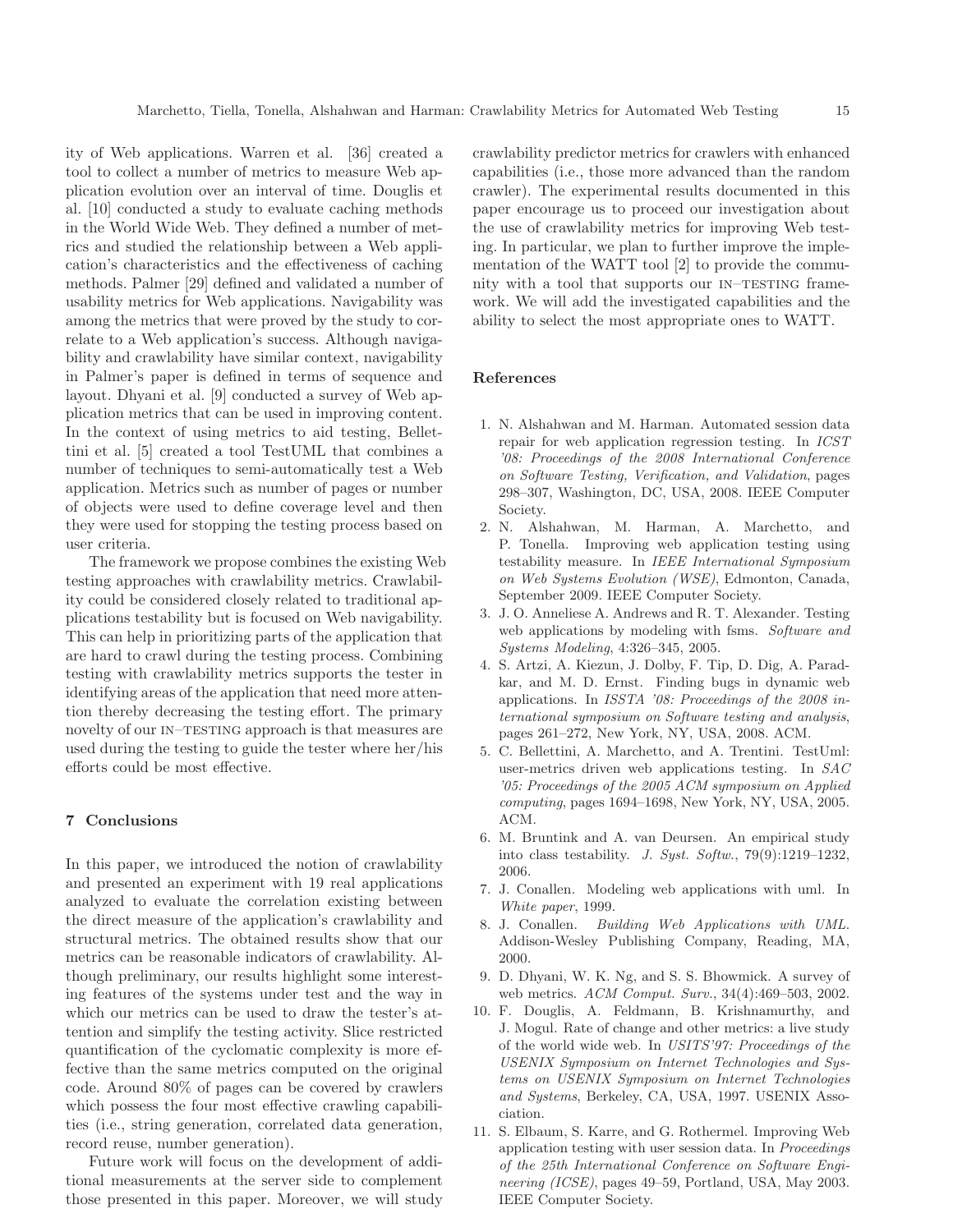- 12. S. Elbaum, G. Rothermel, S. Karre, and M. Fisher II. Leveraging user-session data to support web application testing. IEEE Trans. Softw. Eng., 31(3):187–202, 2005.
- 13. M. Fisher II, S. Elbaum, and G. Rothermel. Dynamic characterization of web application interfaces. In FASE'07: Proceedings of the Fundamental Approaches to Software Engineering, pages 260–275. Springer Berlin / Heidelberg, 2007.
- 14. E. Ghosheh, J. Qaddour, M. Kuofie, and S. Black. A comparative analysis of maintainability approaches for web applications. In AICCSA '06: Proceedings of the IEEE International Conference on Computer Systems and Applications, pages 1155–1158, Washington, DC, USA, 2006. IEEE Computer Society.
- 15. C. Girardi, F. Ricca, and P. Tonella. Web crawlers compared. International Journal of Web Information Systems, 2:85–94, 2006.
- 16. W. G. Halfond, S. Anand, and A. Orso. Precise interface identification to improve testing and analysis of web applications. In ISSTA '09: Proceedings of the eighteenth international symposium on Software testing and analysis, pages 285–296, New York, NY, USA, 2009. ACM.
- 17. W. G. J. Halfond and A. Orso. Improving test case generation for web applications using automated interface discovery. In ESEC-FSE '07: Proceedings of the the 6th joint meeting of the European software engineering conference and the ACM SIGSOFT symposium on The foundations of software engineering, pages 145–154, New York, NY, USA, 2007. ACM.
- 18. W. G. J. Halfond and A. Orso. Automated identification of parameter mismatches in web applications. In SIG-SOFT '08/FSE-16: Proceedings of the 16th ACM SIG-SOFT International Symposium on Foundations of software engineering, pages 181–191, New York, NY, USA, 2008. ACM.
- 19. A. Heydon and M. Najork. Mercator: A scalable, extensible web crawler. World Wide Web,  $2(4):219-229$ , 1999.
- 20. E. Hieatt, R. Mee, and G. Faster. Testing the web application engineering internet. IEEE Software, 19(2):60-65, March/April 2002.
- 21. S. Jungmayr. Testability measurement and software dependencies. In Proceedings of the 12th International Workshop on Software Measurement, pages 179–202, Aachen, 2002. Magdeburg,Shaker Publ.
- 22. S. H. Kan. Metrics and Models in Software Quality Engineering. Addison-Wesley, 2003.
- 23. K.-H. Kim and Y.-G. Kim. Process reverse engineering for bpr: A form-based approach. Journal of Information and Management, 23(4):187 – 200, 1998.
- 24. K. Lakhotia, P. McMinn, and M. Harman. Automated test data generation for coverage: Haven't we solved this problem yet? In  $4^{th}$  Testing Academia and Industry Conference — Practice And Research Techniques (TAIC PART'09), pages 95–104, Washington, DC, USA, 2009. IEEE Computer Society.
- 25. A. Marchetto, P. Tonella, and F. Ricca. State-based testing of ajax web applications. In International Conference on Software Testing Verification and Validation (ICST), Lillehammer, Norway, April 2008. IEEE Computer Society.
- 26. T. McCabe. A complexity measure. IEEE Transactions on Software Engineering, 2(4):308–320, 1976.
- 27. A. Mesbah, , and A. van Deursen. Invariant-based automatic testing of ajax user interfaces. In 31st International Conference on Software Engineering (ICSE). IEEE Computer Society, May 2009.
- 28. R. C. Miller and K. Bharat. Sphinx: a framework for creating personal, site-specific web crawlers. Comput. Netw. ISDN Syst., 30(1-7):119–130, 1998.
- 29. J. W. Palmer. Web site usability, design, and performance metrics. *Info. Sys. Research*, 13(2):151-167, 2002.
- 30. F. Ricca and P. Tonella. Analysis and testing of web applications. In ICSE '01: Proceedings of the 23rd International Conference on Software Engineering, pages 25–34, Washington, DC, USA, 2001. IEEE Computer Society.
- 31. S. Sampath, R. C. Bryce, G. Viswanath, V. Kandimalla, and A. G. Koru. Prioritizing user-session-based test cases for web applications testing. In ICST '08: Proceedings of the 2008 International Conference on Software Testing, Verification, and Validation, pages 141–150, Washington, DC, USA, 2008. IEEE Computer Society.
- 32. S. Sampath, S. Sprenkle, E. Gibson, L. Pollock, and A. Souter. Analyzing clusters of web application user sessions. In *WODA* '05: Proceedings of the third international workshop on Dynamic analysis, pages 1–7, New York, NY, USA, 2005. ACM.
- 33. S. Sampath, S. Sprenkle, E. Gibson, L. Pollock, and A. Souter Greenwald. Applying concept analysis to usersession-based testing of web applications. IEEE Trans. Softw. Eng., 33(10):643–658, 2007.
- 34. S. Sprenkle, S. Sampath, E. Gibson, L. Pollock, and A. Souter. An empirical comparison of test suite reduction techniques for user-session-based testing of web applications. In ICSM '05: Proceedings of the 21st IEEE International Conference on Software Maintenance, pages 587–596, Washington, DC, USA, 2005. IEEE Computer Society.
- 35. F. Tip. A survey of program slicing techniques. Journal of Programming Languages, 3(3):121–189, 1995.
- 36. P. Warren, C. Boldyreff, and M. Munro. The evolution of websites. In IWPC '99: Proceedings of the 7th International Workshop on Program Comprehension, page 178, Washington, DC, USA, 1999. IEEE Computer Society.
- 37. G. Wassermann, D. Yu, A. Chander, D. Dhurjati, H. Inamura, and Z. Su. Dynamic test input generation for web applications. In ISSTA '08: Proceedings of the 2008 international symposium on Software testing and analysis, pages 249–260, New York, NY, USA, 2008. ACM.
- 38. M. Weiser. Program slicing. IEEE Transactions on Software Engineering, 10(4):352–357, July 1984.
- 39. Y. Wu and J. Offutt. Modeling and testing web-based applications. Technical report, George Mason University, 2002.

# Appendix A

In this section we provide additional data collected during the experiment about the measured metrics and crawlability but not included in the main sections of the paper for space reason.